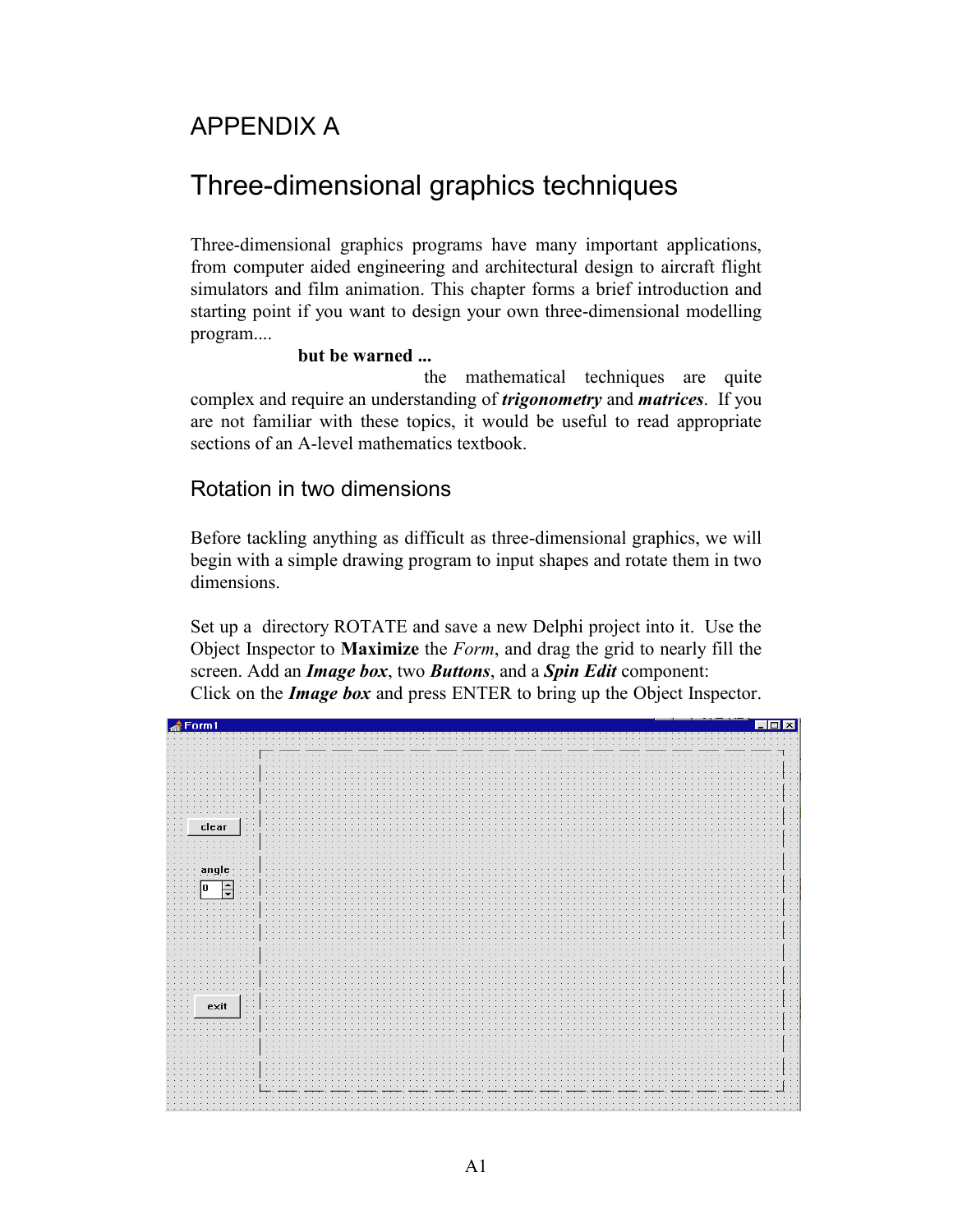Click on the Image Box and press ENTER to bring up the Object Inspector. Set the **Width** property to 640, and the **Height** to 480. Drag the Image Box into position on the screen.

Give the *Buttons* the captions '**clear**' and '**exit**'. Place a *Label* above the Spin Edit with the caption '**angle**'.

Double-click the '**exit**' button to produce an event handler and add the line:

```
procedure TForm1.Button2Click(Sender: TObject);
begin
  halt;
end;
```
Now double-click the *Form* grid to produce an '**OnCreate**' procedure and add the line:

```
procedure TForm1.FormCreate(Sender: TObject);
begin
  image1.canvas.rectangle(0,0,640,480);
end;
```
Compile and run the program. Check that a white background area is displayed. Click the '**exit**' button to return to the Delphi editing screen.

We are now going to set up a procedure to draw shapes on the Form using the mouse. First, however, it will be useful to define two constants *cx* and *cy* to give the coordinates of the centre of the image box:



Insert the constants just above the '*implementation*' heading near the top of the program:

```
........
var
   Form1: TForm1;
const
   cx=320;
   cy=240;
implementation
........
```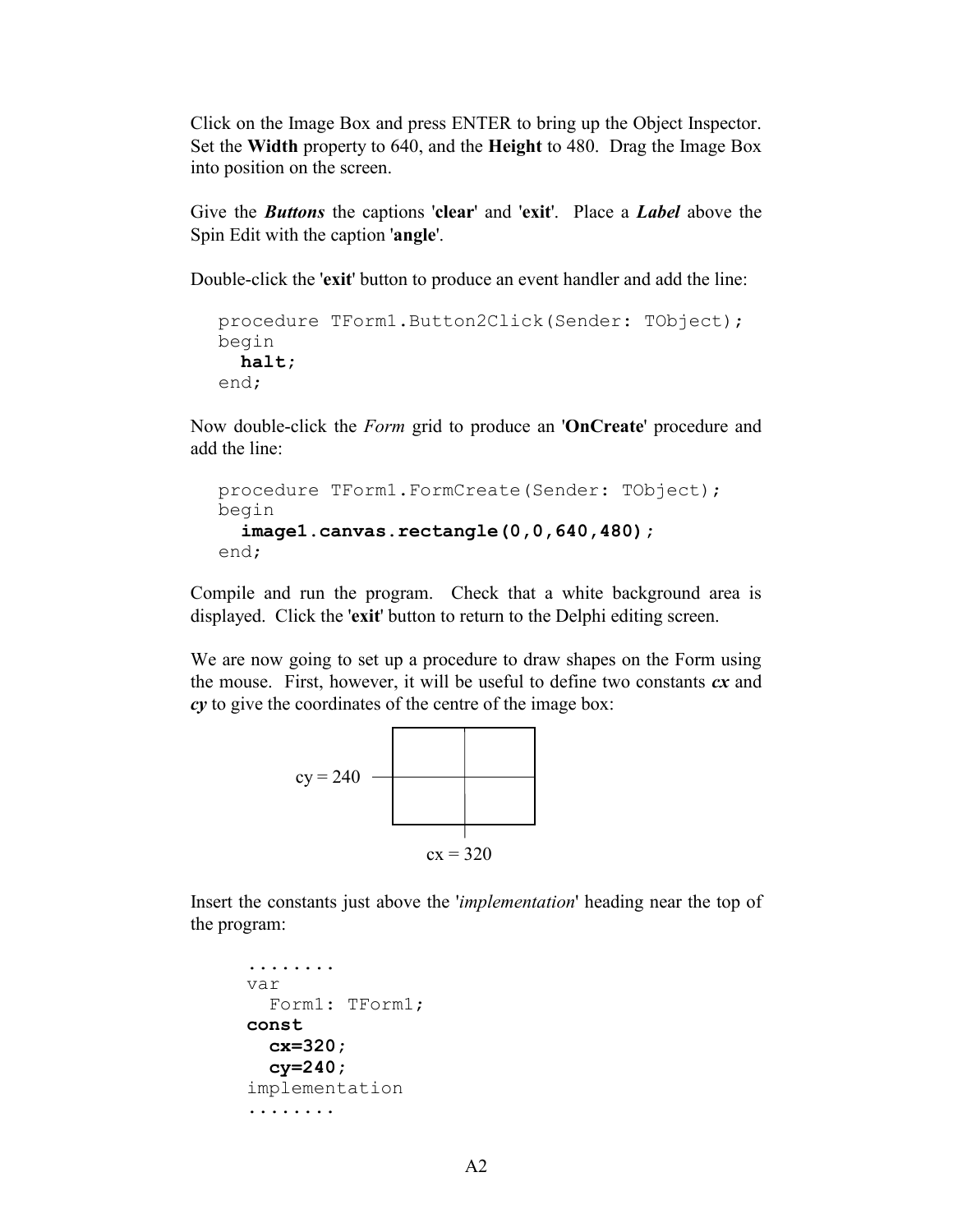Click on the *Image Box* and press ENTER to bring up the Object Inspector. Click the **Events** tab, then double-click alongside '**OnMouseDown**' to produce an event handler. Add the line:

```
procedure TForm1.Image1MouseDown(Sender:TObject; 
   Button:TMouseButton;Shift:TShiftState;X,Y: Integer);
begin
   image1.canvas.rectangle(x-2,y-2,x+2,y+2); 
end;
```
Compile and run the program. It should be possible to plot small squares on the image area by clicking the mouse:



Return to the Delphi editing screen. Later in the program we will need to know the positions where the mouse has been clicked on the image area. We will set up arrays to record the across coordinate (**xpos**) and the down coordinate (**ypos**) for each point. A variable will also be needed to keep a count of the number of points entered. Add these to the *Public declarations*  section:

```
 public
   { Public declarations }
   xpos,ypos:array[1..100] of integer;
   count:integer;
 end;
```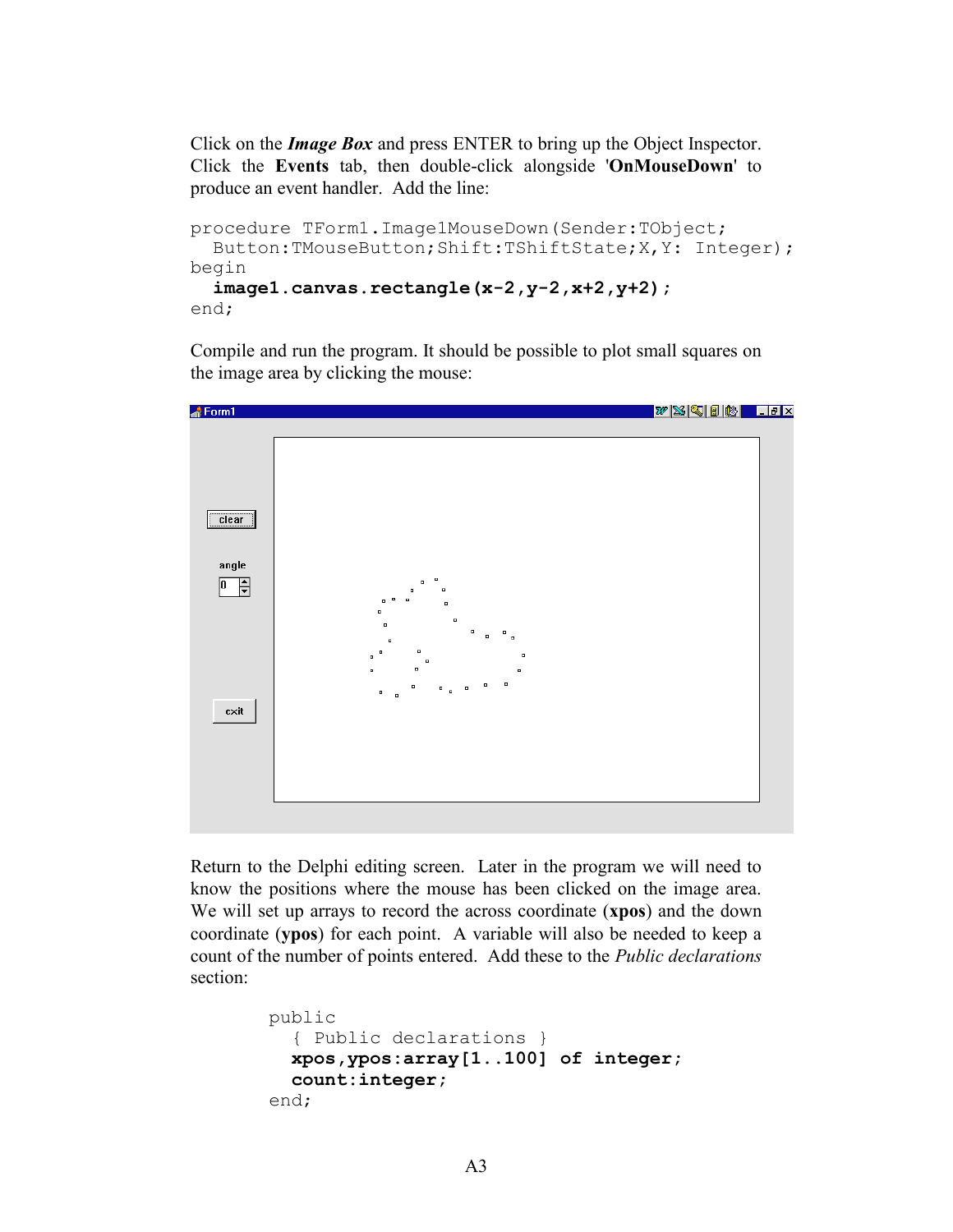The next step in developing the program is to draw a continuous line on the image area rather than a series of separate points. We begin by initialising the count to zero before drawing begins. Double-click on the *Form* grid to bring up the '**OnCreate**' procedure, then add a line:

```
procedure TForm1.FormCreate(Sender: TObject);
begin
  image1.canvas.rectangle(0,0,640,480);
   count:=0;
end;
```
An algorithm we can use to draw a shape is:

- 1. increase the point count by 1
- 2. IF this is the first point entered THEN
- 3. put a dot on the screen
- 4. ELSE
- 5. draw a line from the previous point to the current point
- 6. END IF
- 7. record the coordinates of the current point in the arrays

Go to the '**MouseDown**' procedure for the *Image Box.* Delete the existing line of program and replace it with the following:

```
procedure TForm1.Image1MouseDown(Sender: 
            TObject; Button: TMouseButton;
           Shift: TShiftState; X, Y: Integer) ;
begin
   count:=count+1;
   if count=1 then
     image1.canvas.pixels[x,y]:=clBlack
   else
   begin
     with image1.canvas do
     begin
       moveto(xpos[count-1]+cx,ypos[count-1]+cy);
       lineto(x,y);
     end;
   end;
   xpos[count]:=x-cx;
   ypos[count]:=y-cy;
end;
```
This starts by increasing the number of points entered:

#### **count:=count+1;**

The count was initialised to zero, so count will become 1 when the first point is being entered.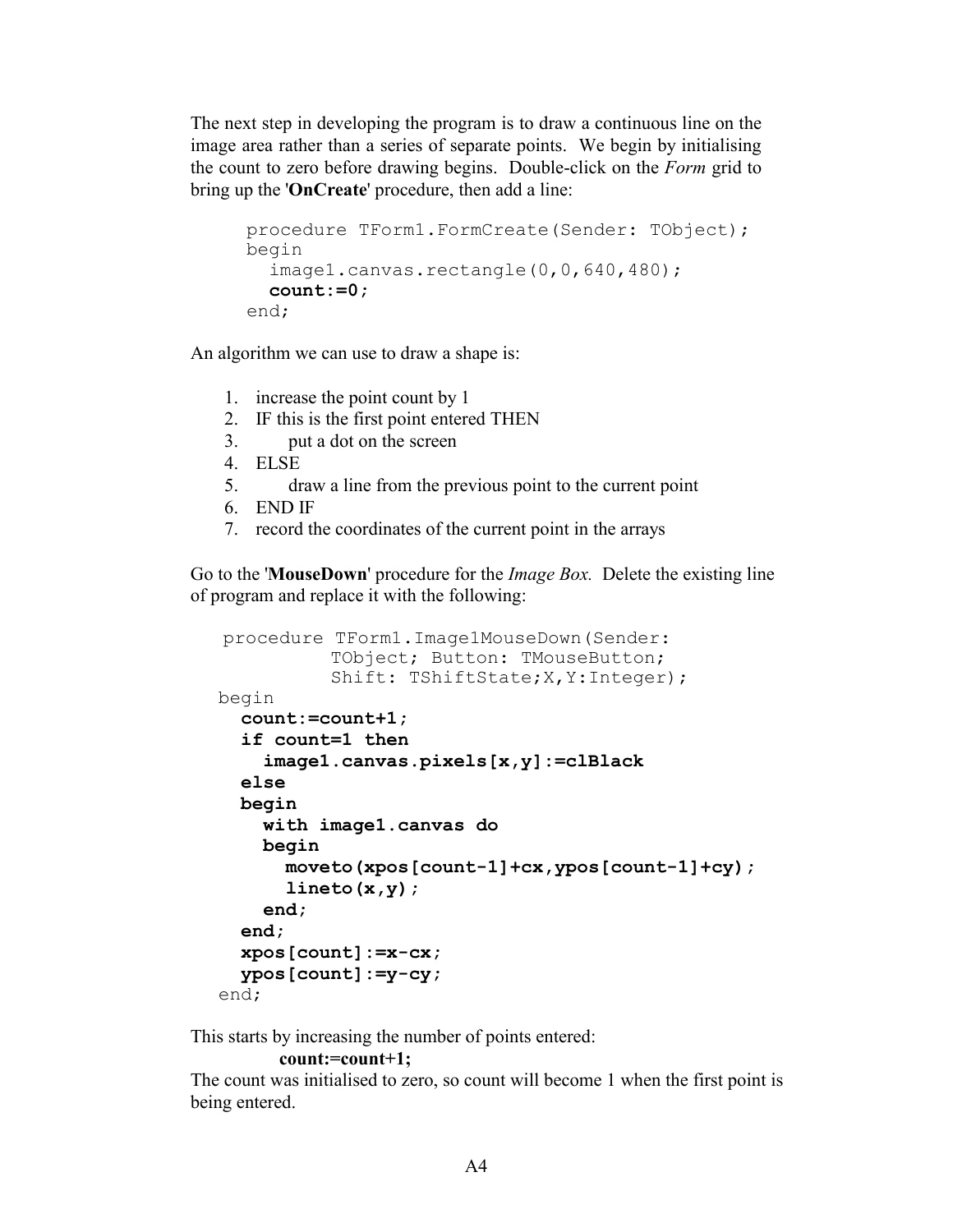When the first point is entered we just turn the pixel black at the position where the mouse was clicked - this will give a small black dot on the screen:

```
if count=1 then
    image1.canvas.pixels[x,y]:=clBlack
```
The coordinates of the current point are recorded in the arrays:

#### **xpos[count]:=x-cx; ypos[count]:=y-cy;**

We calculate the position relative to the **centre** of the Image Box by subtracting the constants *cx* and *cy* from the actual screen position.

As each further point is entered, a section of line will need to be drawn:

The coordinates of the previous point visited will be stored at array index **[count-1]**. We access the data and move to that point, remembering to add back *cx* and *cy:*

```
\text{move}to(xpos[count-1] + cx, ypos[count-1] + cy);
```
A line is then drawn to the current mouse position:

 **lineto(x,y);**

Compile and run the program. This time when the mouse is clicked on the image area, a continuous line can be drawn:



Test the drawing facility, then return to the Delphi editing screen.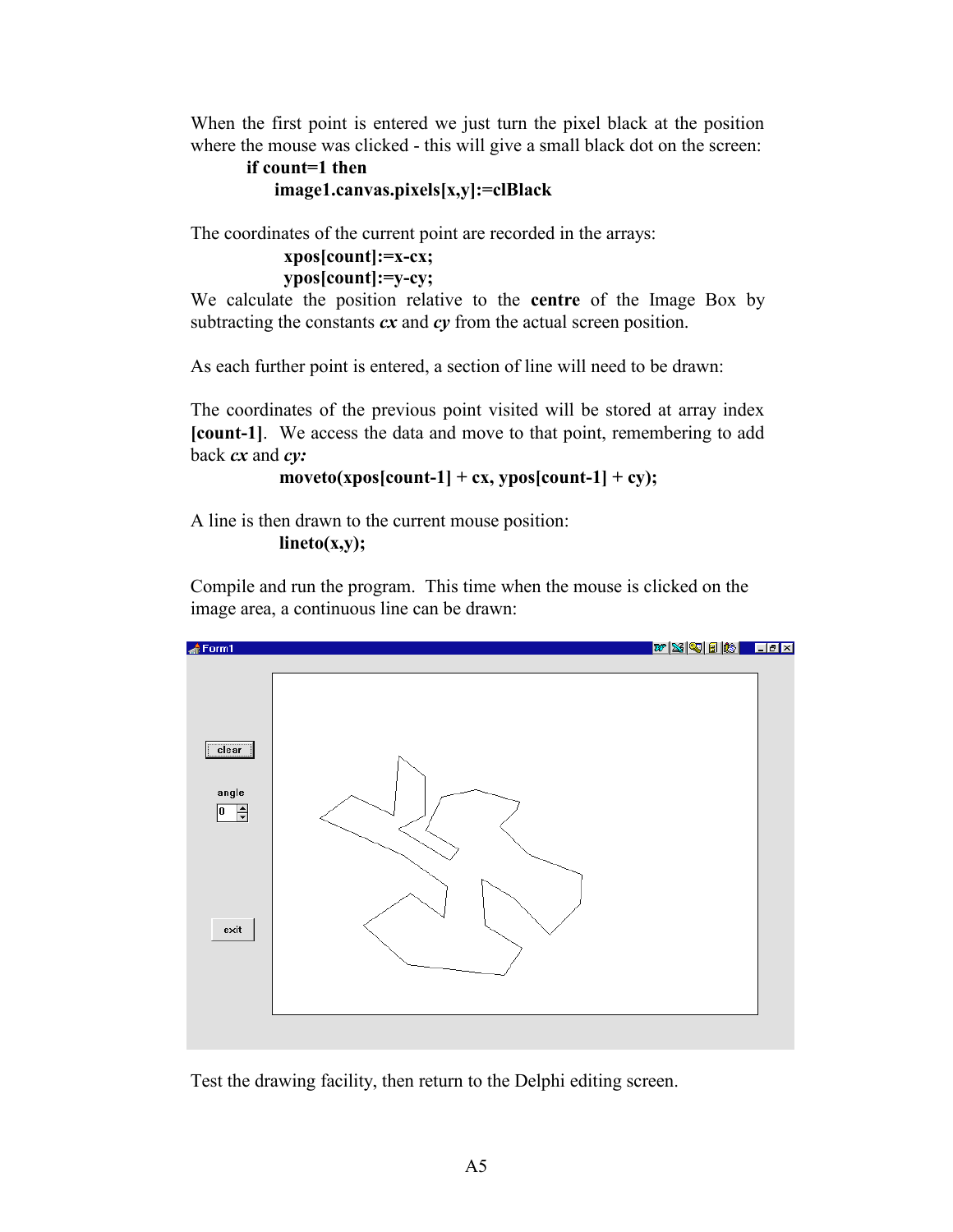It will be useful to be able to blank out the image area so that a new shape can be drawn. Double-click the '**clear**' button to produce an event handler, then add lines to clear the screen and re-initialise the point count to zero:

```
procedure TForm1.Button1Click(Sender: TObject);
begin
  image1.canvas.rectangle(0,0,640,480);
   count:=0;
end;
```
Compile and run the program. Enter a shape. Check that the screen can be cleared by clicking the button, then a new shape entered. Return to the Delphi editing screen.

We will now attempt to rotate a shape around the centre point of the *Image Box.* Suppose that a shape is rotated by an angle  $\Box$ :



As a result of the rotation, a typical point (**x,y**) on the shape moves to the position (**X,Y**). Using trigonometry, it is possible to calculate the new coordinates **X** and **Y**:

 $X = x \cdot \cos \theta - y \cdot \sin \theta$ 

 $Y = x \cdot \sin \theta + y \cdot \cos \theta$ 

Proofs of these equations can be found in mathematics textbooks.

**Note**: The two equations can also be written in matrix form:

$$
\begin{bmatrix} X \\ Y \end{bmatrix} = \begin{bmatrix} \cos \theta & -\sin \theta \\ \sin \theta & \cos \theta \end{bmatrix} \begin{bmatrix} x \\ y \end{bmatrix}
$$

The equations and the matrices are just different ways of saying the same thing. From the rules for multiplying matrices, it is always the case that:

$$
\begin{bmatrix} A & B \\ C & D \end{bmatrix} \begin{bmatrix} x \\ y \end{bmatrix} = \begin{bmatrix} x.A + y.B \\ x.C + y.D \end{bmatrix}
$$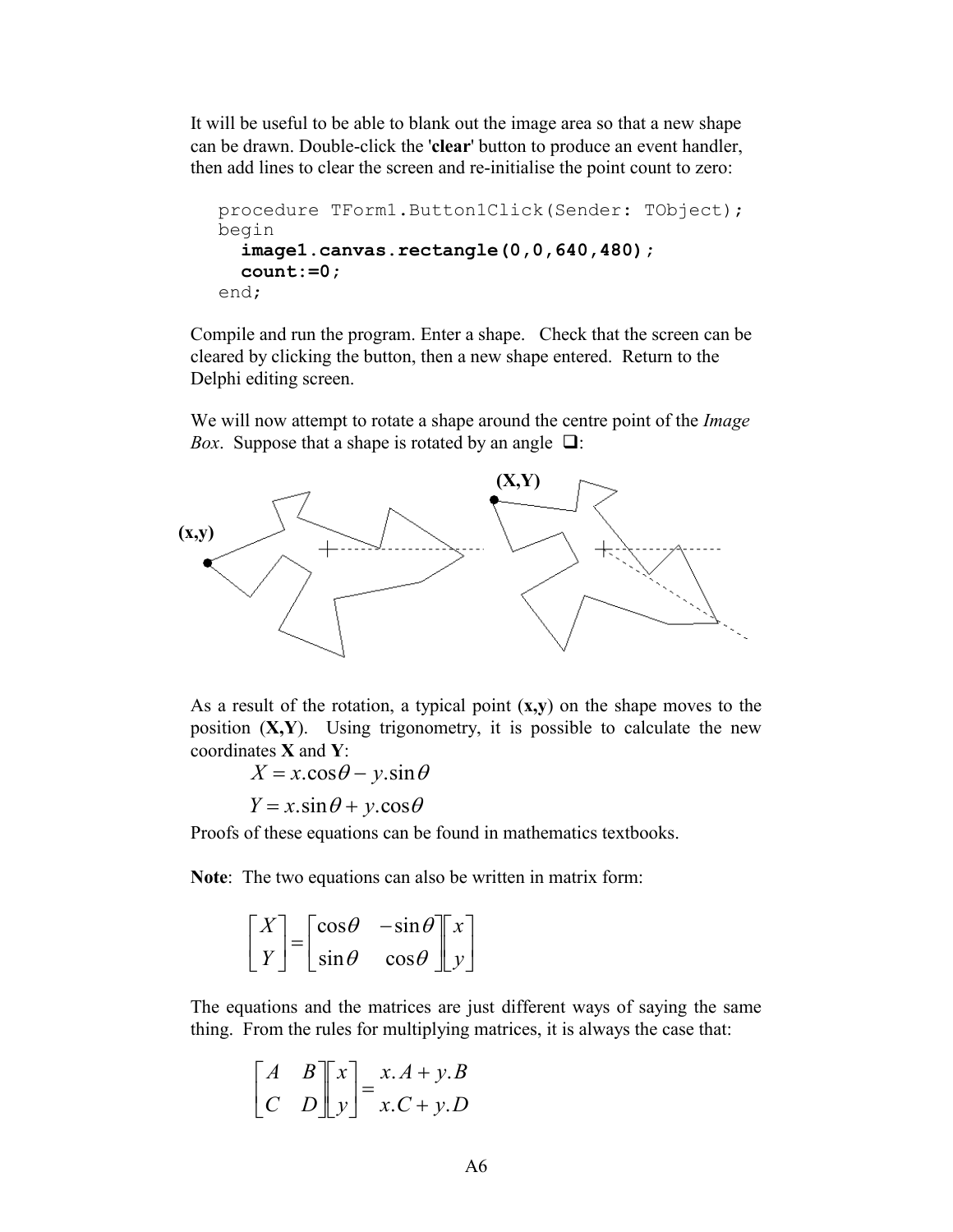Try substituting:

 $A = \cos \theta$ ,  $B = -\sin \theta$ ,  $C = \sin \theta$ ,  $D = \cos \theta$ and show that the matrices multiply out to give the correct equations for **X**  and **Y.**

The matrix containing the trigonometric functions:

 $\overline{\phantom{a}}$ ∫  $\begin{bmatrix} \cos \theta & -\sin \theta \end{bmatrix}$ L  $\left[\sin \theta \quad \cos \theta\right]$ 

is known as the *two dimensional rotation matrix*. We will be making use of this later to develop more complex formulae for rotations in three dimensions.

We will now use the formulae to rotate the shape drawn in the *Image Box*. Begin by adding two new arrays *rx* and *ry* to the *Public delarations* section:

```
public
    { Public declarations }
    xpos,ypos,rx,ry:array[1..100] of integer;
    count:integer;
  end;
```
These arrays will be used to store the new coordinates we calculate for each of the points after the shape is rotated.

Bring the Form1 window to the front, then double-click the *Spin Edit*  component to produce an event handler. Add the lines:

```
procedure TForm1.SpinEdit1Change(Sender: TObject);
var
   i:integer;
   angle:real;
begin
  angle:=spinedit1.value*pi/180;
   for i:=1 to count do
   begin
     rx[i]:=round(xpos[i]*cos(angle)-
                                ypos[i]*sin(angle));
     ry[i]:=round(xpos[i]*sin(angle)+
                                ypos[i]*cos(angle));
   end;
   with image1.canvas do
   begin
     rectangle(0,0,640,480);
     moveto(rx[1]+cx,ry[1]+cy);
```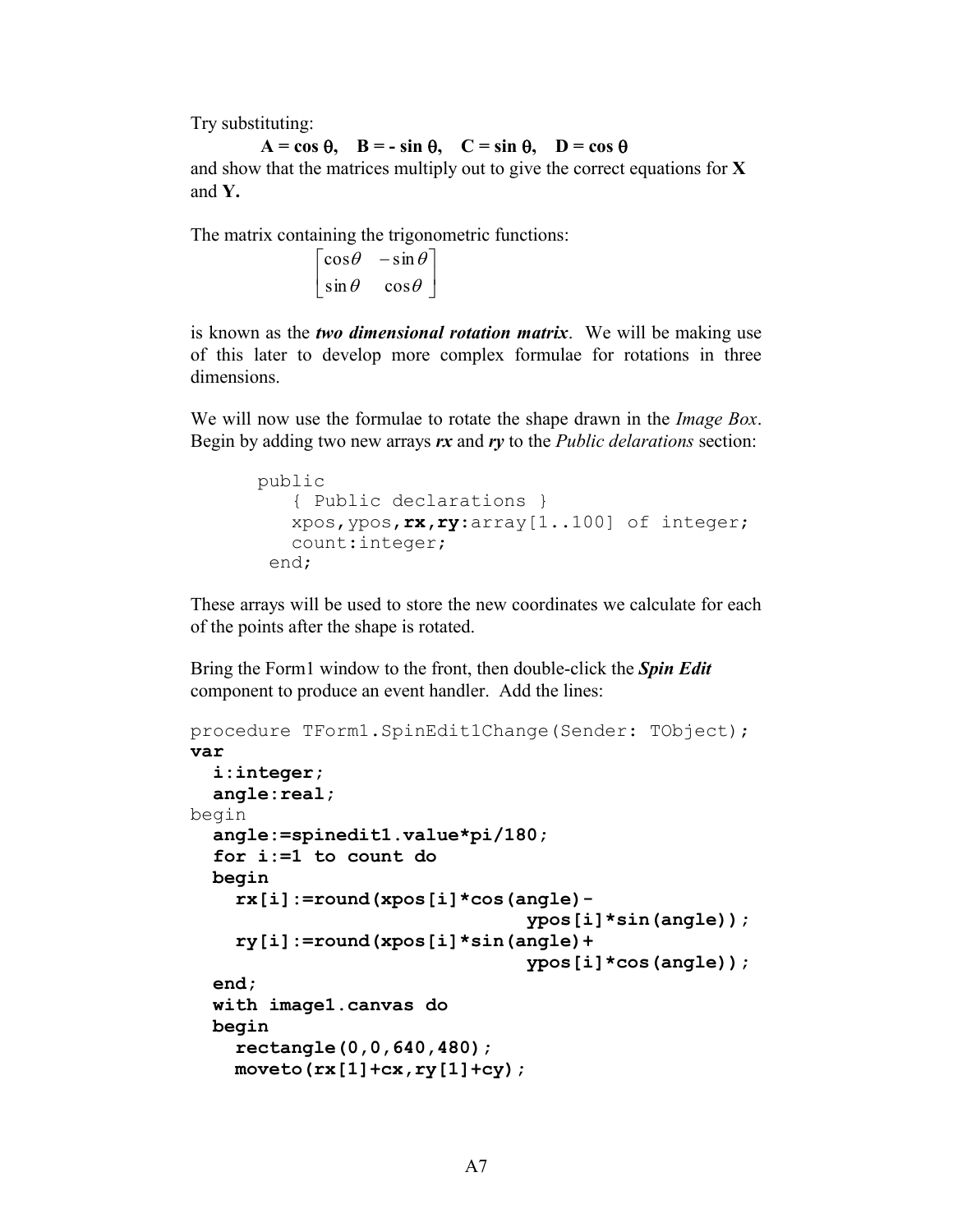```
 for i:=2 to count do
       lineto(rx[i]+cx,ry[i]+cy);
   end;
end;
```
We begin by converting the angle in the Spin Edit box from degrees to radians:

#### **angle:=spinedit1.value\*pi/180;**

A loop then takes each of the points in turn and uses the rotation formulae to calculate the new coordinates after the rotation angle is applied:

```
 for i:=1 to count do
 begin
  rx[i]:=round(xpos[i]*cos(angle) - ypos[i]*sin(angle));
  ry[i]:=round(xpos[i]*sin(angle) + ypos[i]*cos(angle));
```
The results are stored in the **rx** and **ry** arrays. The next section of the program uses these values to replot the shape. We move to the starting point:

```
 moveto(rx[1]+cx,ry[1]+cy);
```
then a loop draws lines for each of the remaining points around the shape:

```
 for i:=2 to count do
    lineto(rx[i]+cx,ry[i]+cy);
```
Compile and run the program. Use the mouse to draw a shape, then alter the angle shown by the Spin Edit. The shape should rotate around the centre point of the Image Box. Use the 'clear' button, then check that a different shape can be entered and rotated.

### Rotating a wire-frame cube

We can now move on to three dimensional shapes. Our next objective is to set up a program to display a cube. There should be a procedure to rotate the cube into any position as it is being viewed on the screen. {Note: In this section, the term 'cube' is taken to include cuboid shapes where the width, length and height may be different.}

Set up a new directory CUBE and save a Delphi project into it. Use the Object inspector to maximize the form, and drag the grid to nearly fill the screen.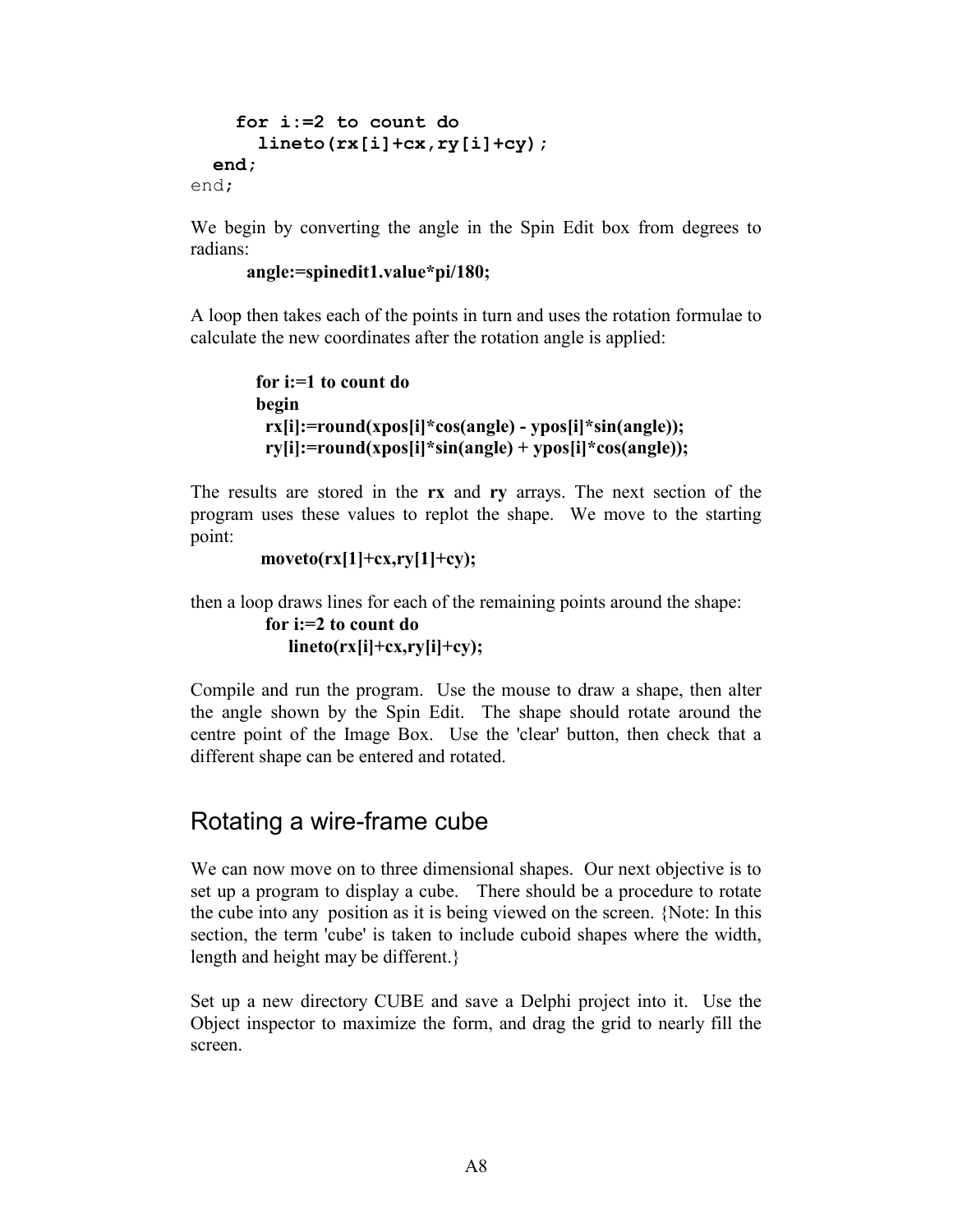Three-dimensional graphics require a coordinate system with three axes these are called *x*, *y* and *z:*



To enter the position of a cube which is oriented parallel to the three axes, we only need to give the x,y,z positions of opposite corners - the other corner positions can then be calculated. We will set up the *Form* to input this information:

Add six *Edit Boxes* to the Form. Put *Labels* alongside with the captions: '**x1=**', '**y1=**', '**z1=**', '**x2=**', '**y2=**', and '**z2=**':

| Form1                |            |  |
|----------------------|------------|--|
| $\cdots$ $\times$ 1= | $\Box$ y1= |  |
|                      |            |  |
|                      |            |  |
|                      |            |  |
|                      |            |  |
|                      |            |  |
|                      |            |  |
|                      |            |  |

Place an *Image Box* on the grid, and use the Object Inspector to set its **Width** property to **640** and **Height** to **480**.

Double-click the Form1 grid to produce an 'OnCreate' event handler, then add a line of program to give a white background for the image area:

```
procedure TForm1.FormCreate(Sender: TObject);
begin
   image1.canvas.rectangle(0,0,640,480);
end;
```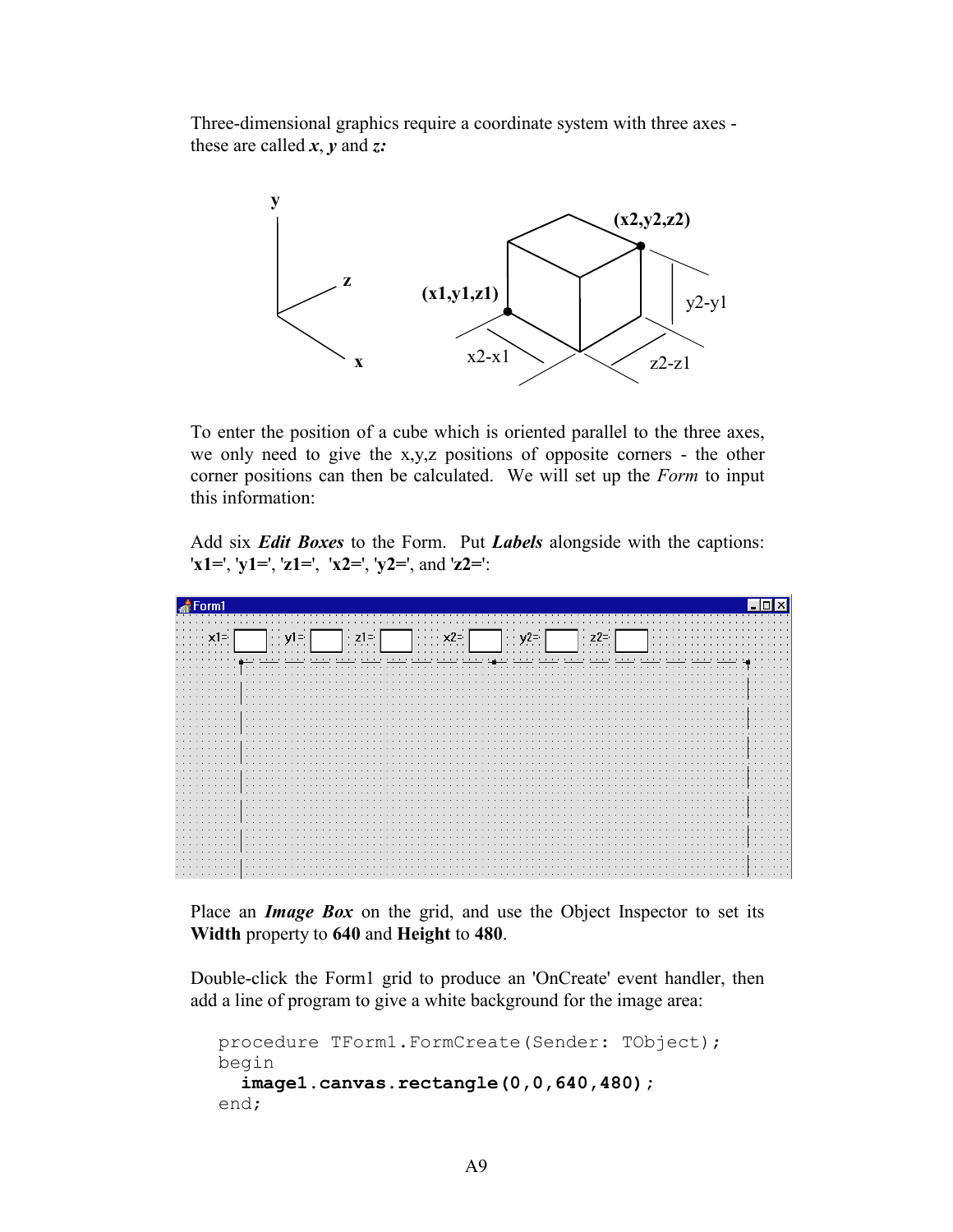

To proceed further with the solid modelling program we will need a numbering system for the **corners** and **faces** of the cube which is to be drawn by the computer.

Using the system above, coordinates will be entered for **corners 1** and **7**. Since the cube faces are initially parallel to the x, y and z axes, it is possible to list the coordinates of the remaining six corners:

| corner 2 | (x2, y1, z1) |
|----------|--------------|
| corner 3 | (x2, y2, z1) |
| corner 4 | (x1, y2, z1) |
| corner 5 | (x1, y1, z2) |
| corner 6 | (x2, y1, z2) |
| corner 8 | (x1, y2, z2) |

We will set up an array to record the coordinates of each corner of the cube:

#### **c[1..8, 1..3]**



```
public
     { Public declarations }
     c:array[1..8,1..3] of real;
```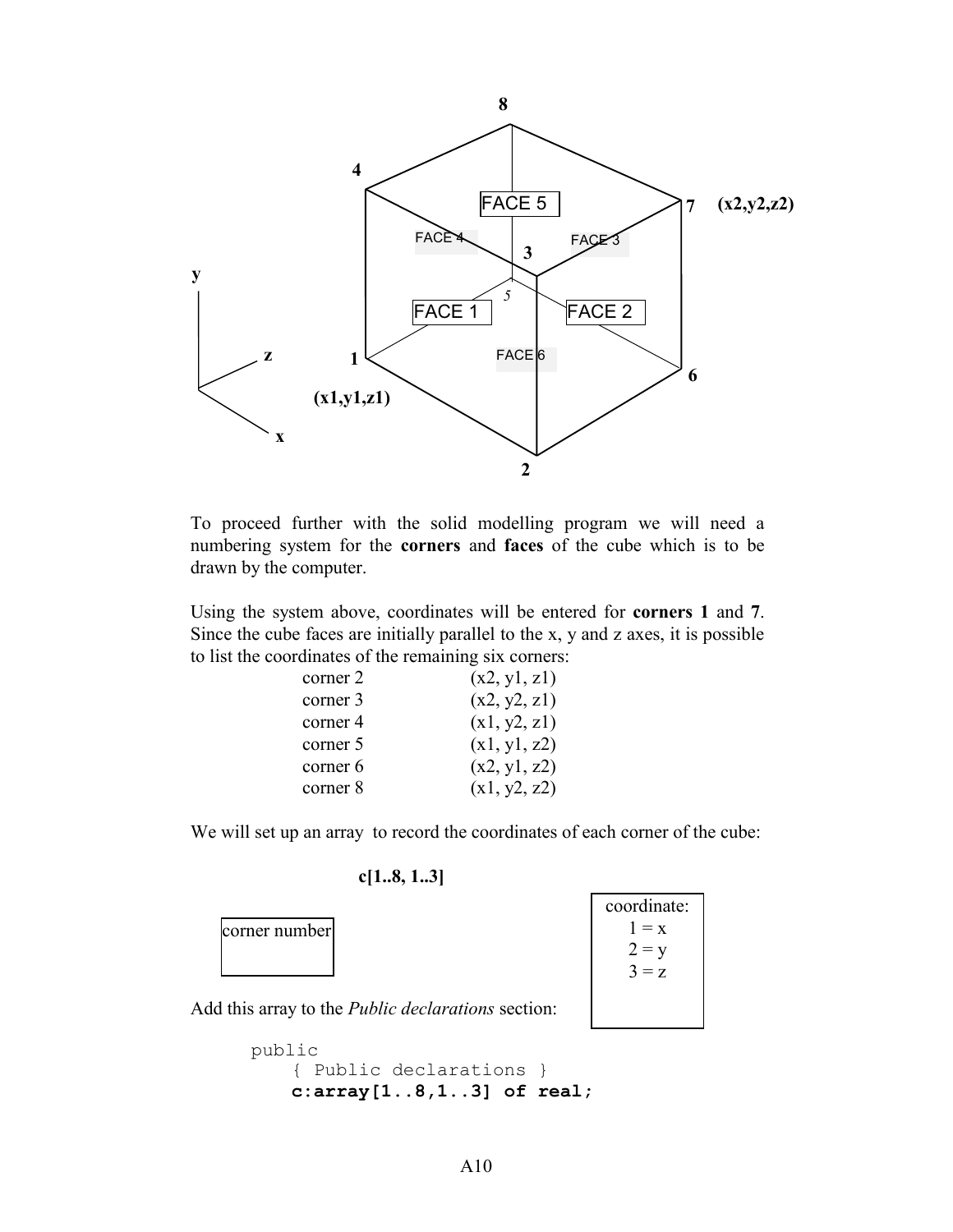| .<br>. | . |  |     |  |  | $\sim$ $\sim$ $\sim$ |  |  |  | . |  |  |  | . | . |  |  |  |  |  |  |  |  |  | .<br>$\cdots$<br>$\cdots$ |  |  |  |  |  | .<br>.<br>$\cdots$ |
|--------|---|--|-----|--|--|----------------------|--|--|--|---|--|--|--|---|---|--|--|--|--|--|--|--|--|--|---------------------------|--|--|--|--|--|--------------------|
|        |   |  |     |  |  |                      |  |  |  |   |  |  |  |   |   |  |  |  |  |  |  |  |  |  |                           |  |  |  |  |  |                    |
|        |   |  |     |  |  |                      |  |  |  |   |  |  |  |   |   |  |  |  |  |  |  |  |  |  |                           |  |  |  |  |  |                    |
|        |   |  |     |  |  |                      |  |  |  |   |  |  |  |   |   |  |  |  |  |  |  |  |  |  |                           |  |  |  |  |  |                    |
|        |   |  | .   |  |  |                      |  |  |  |   |  |  |  |   |   |  |  |  |  |  |  |  |  |  |                           |  |  |  |  |  |                    |
|        |   |  |     |  |  |                      |  |  |  |   |  |  |  |   |   |  |  |  |  |  |  |  |  |  |                           |  |  |  |  |  |                    |
|        |   |  |     |  |  |                      |  |  |  |   |  |  |  |   |   |  |  |  |  |  |  |  |  |  |                           |  |  |  |  |  |                    |
|        |   |  | . 1 |  |  |                      |  |  |  |   |  |  |  |   |   |  |  |  |  |  |  |  |  |  |                           |  |  |  |  |  |                    |
|        |   |  |     |  |  |                      |  |  |  |   |  |  |  |   |   |  |  |  |  |  |  |  |  |  |                           |  |  |  |  |  |                    |
|        |   |  |     |  |  |                      |  |  |  |   |  |  |  |   |   |  |  |  |  |  |  |  |  |  |                           |  |  |  |  |  |                    |
|        |   |  |     |  |  |                      |  |  |  |   |  |  |  |   |   |  |  |  |  |  |  |  |  |  |                           |  |  |  |  |  |                    |

Add a button to the form and give this the caption '**draw**'. Double-click the button to produce an event handler, then add the line:

```
procedure TForm1.Button1Click(Sender: TObject);
begin
  drawcube;
end;
```
We will set up a procedure '**drawcube**' to produce the screen display. First add this to the list of procedures at the top of the program:

```
 procedure FormCreate(Sender: TObject);
 procedure Button1Click(Sender: TObject);
 procedure drawcube;
```
**Go to the bottom of the program to insert the procedure:**

......

```
procedure TForm1.drawcube;
var
   x1,y1,z1,x2,y2,z2:real;
begin
  x1:=strtofloat(edit1.text);
   y1:=strtofloat(edit2.text);
   z1:=strtofloat(edit3.text);
   x2:=strtofloat(edit4.text);
   y2:=strtofloat(edit5.text);
   z2:=strtofloat(edit6.text);
   c[1,1]:=x1; c[1,2]:=y1; c[1,3]:=z1;
   c[2,1]:=x2; c[2,2]:=y1; c[2,3]:=z1;
   c[3,1]:=x2; c[3,2]:=y2; c[3,3]:=z1;
   c[4,1]:=x1; c[4,2]:=y2; c[4,3]:=z1;
   c[5,1]:=x1; c[5,2]:=y1; c[5,3]:=z2;
   c[6,1]:=x2; c[6,2]:=y1; c[6,3]:=z2;
   c[7,1]:=x2; c[7,2]:=y2; c[7,3]:=z2;
   c[8,1]:=x1; c[8,2]:=y2; c[8,3]:=z2;
end;
```
This begins by transfering the values from the edit boxes to the x1 .. z2 variables. These are then used to set the coordinates for each of the corners of the cube.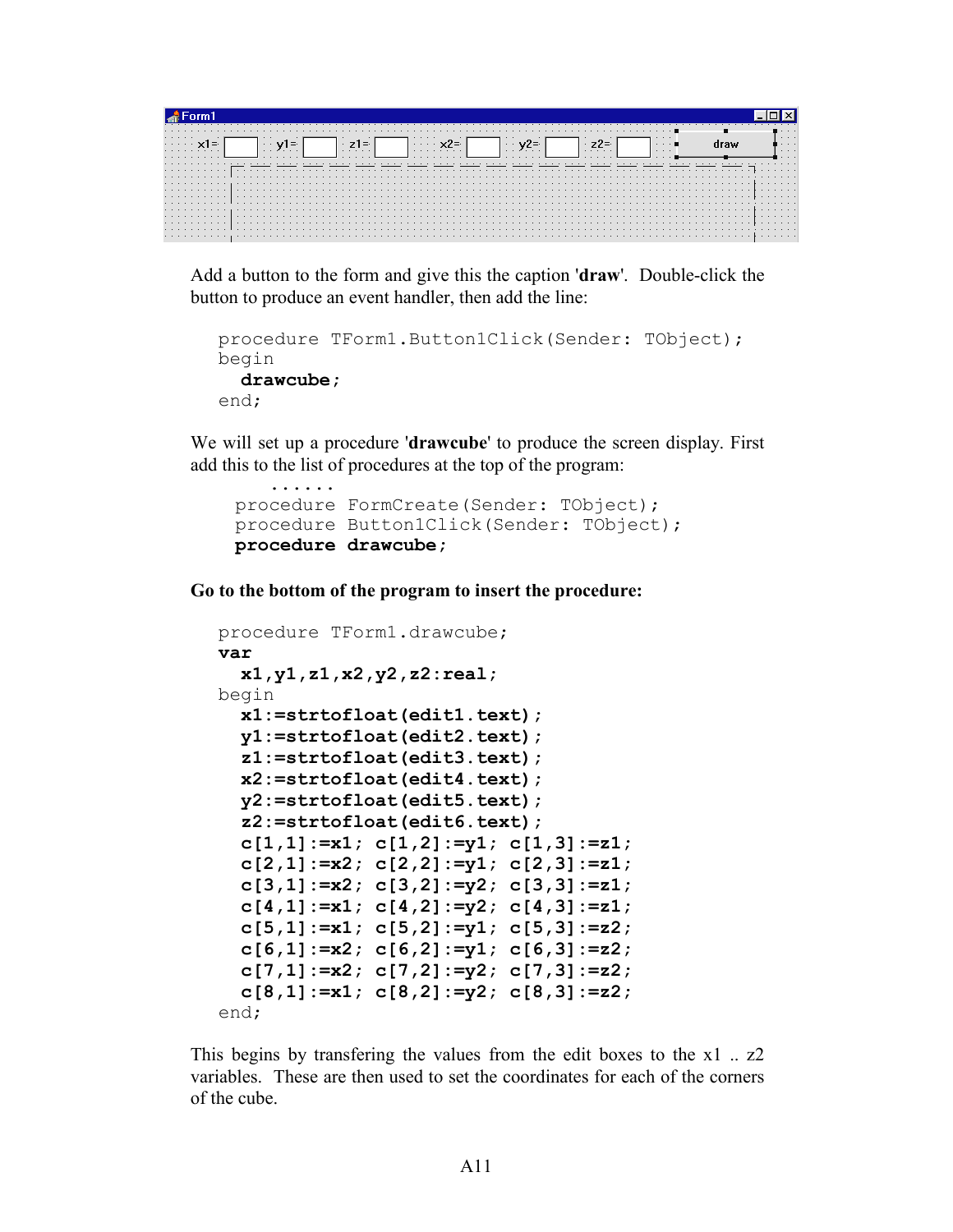We must now tell the computer the order in which to link the corners to draw the faces of the cube. Refering to the diagram on the previous page, **face 1** can be drawn by starting at corner 1, drawing lines to corners 2, 3, and 4, then back to corner 1:

| face 1                          | corners 1, 2, 3, 4 |
|---------------------------------|--------------------|
| The other corner sequences are: |                    |
| face 2                          | corners 2, 6, 7, 3 |
| face 3                          | corners 6, 7, 8, 5 |
| face 4                          | corners 1, 5, 8, 4 |
| face 5                          | corners 4, 3, 7, 8 |
| face 6                          | corners 1, 2, 6, 5 |

An array can be used to record these sequences, with index values specifying the face and corner:

 $f [3, 2] = 7$ 



Add this array to the *Public declarations* section:

```
 public
   { Public declarations }
   c:array[1..8,1..3] of real;
   f:array[1..6,1..4] of integer;
```
Return to the end of the **drawcube** procedure. Add the lines to set up the array values:

```
.......
 c[8,1]:=x1; c[8,2]:=y2; c[8,3]:=z2;f[1,1]:=1; f[1,2]:=2; f[1,3]:=3; f[1,4]:=4;
  f[2,1]:=2; f[2,2]:=6; f[2,3]:=7; f[2,4]:=3;
   f[3,1]:=6; f[3,2]:=7; f[3,3]:=8; f[3,4]:=5;
  f[4,1]:=1; f[4,2]:=5; f[4,3]:=8; f[4,4]:=4;
  f[5,1]:=4; f[5,2]:=3; f[5,3]:=7; f[5,4]:=8;
  f[6,1]:=1; f[6,2]:=2; f[6,3]:=6; f[6,4]:=5;
end;
```
As in the two-dimensional drawing program, it will be useful to have constants cx and cy to give the offset for the centre of the image box. Add these just above the '**implementation**' heading:

```
 .......
const
  cx=320;
  cy=240;
implementation
```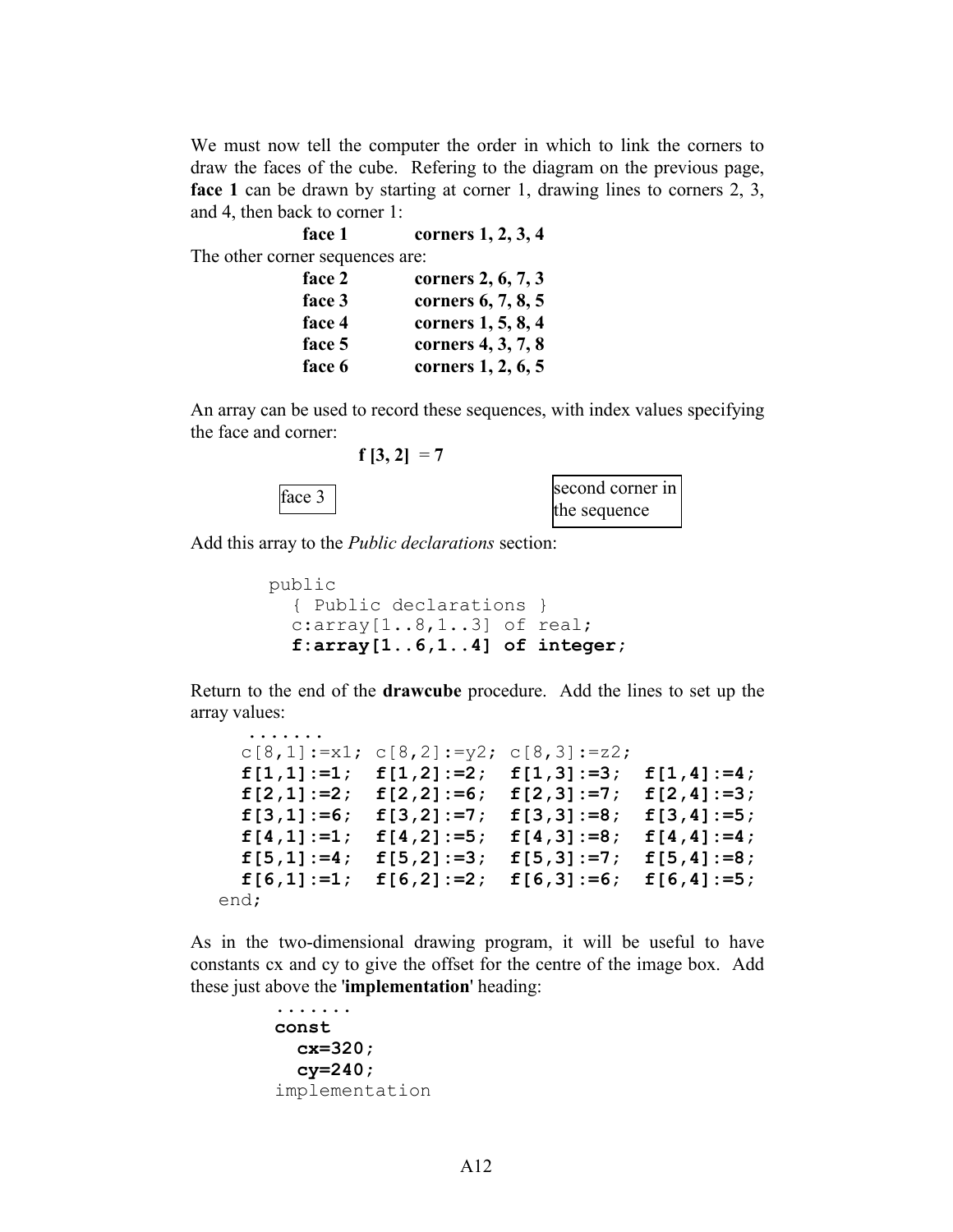Go to the bottom of the **drawcube** procedure and insert the lines to draw the cube faces:

```
 ....... 
  f[6,1]:=1; f[6,2]:=2; f[6,3]:=6; f[6,4]:=5; scale:=20;
   with image1.canvas do
   begin
     brush.color:=clWhite; 
     rectangle(0,0,640,480);
     for face:=1 to 6 do
     begin
       for i:=1 to 4 do
       begin
         corner:=f[face,i];
         x:=cx+round(c[corner,1]*scale);
         y:=cy+round(c[corner,2]*scale);
         if i=1 then
         begin
            startx:=x;
            starty:=y;
           moveto(x,y);
         end
         else
            lineto(x,y);
       end;
       lineto(startx,starty);
     end;
   end;
end;
```
We begin by giving a scale factor:

```
 scale:=20;
```
The coordinates for the corners will be multiplied by this scale factor so that the cube is drawn at a reasonable size on the screen.

A loop draws each of the faces in turn:  **for face:=1 to 6 do . . . .** 

Inside this is another loop which draws each edge of the face:  **for i:=1 to 4 do . . . .** 

The *f* array gives the reference number of each corner in the sequence required to draw the face:

```
 corner:=f[face,i];
```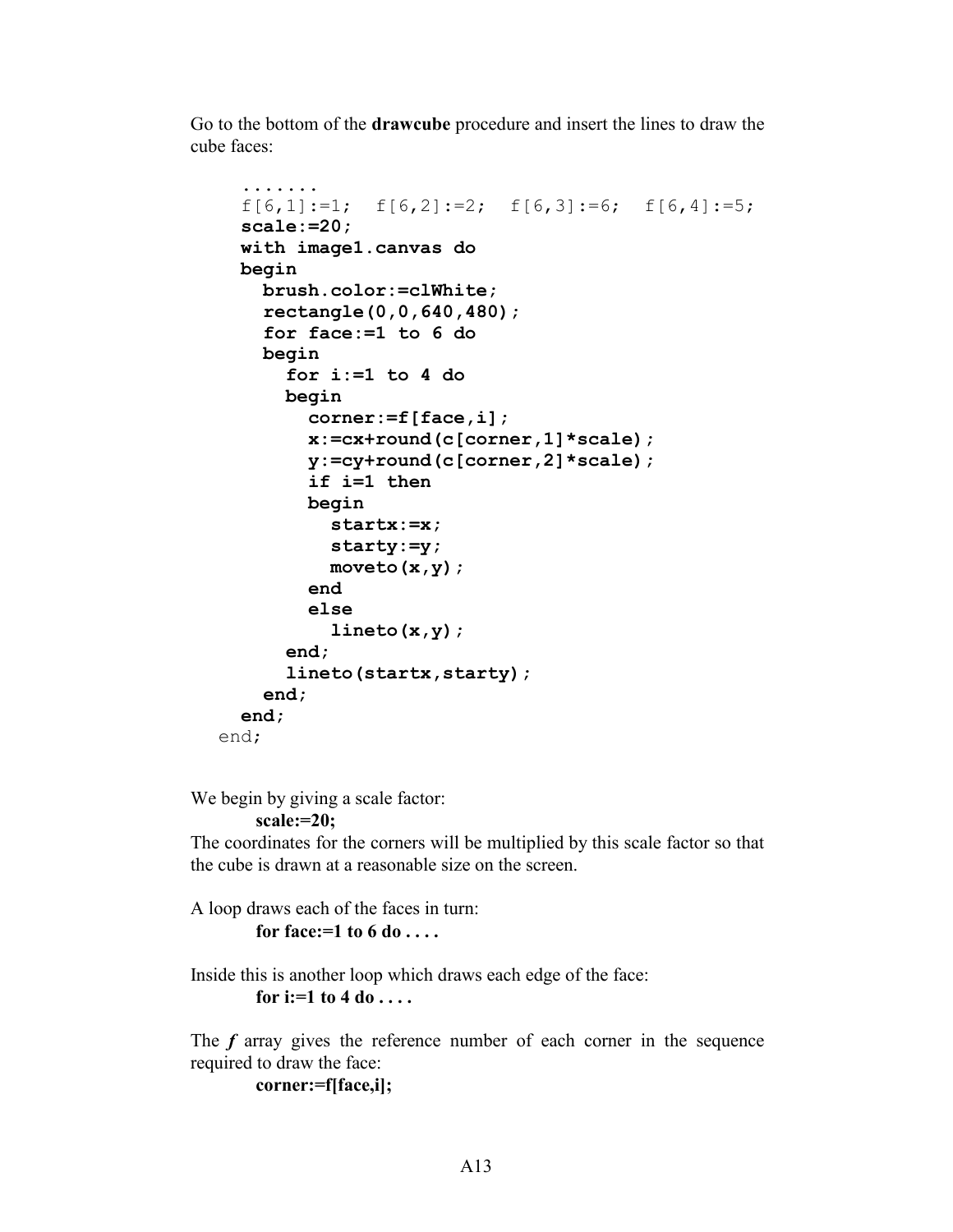The *x position* of the corner is retrieved from the array of corner coordinates. This value multiplied by the scale factor, then we add the offset for the centre of the image box:

```
 x:=cx+round(c[corner,1]*scale);
```
We now have the actual **x position** where the corner is to be plotted on the screen. The screen **y position** of the corner is calculated in a similar way:

```
 y:=cy+round(c[corner,2]*scale);
```
If this is the first corner of the face, we just move to the **(x,y)** position, ready to start the line drawing. We also record the start position:

```
 if i=1 then
 begin
     startx:=x;
     starty:=y;
     moveto(x,y);
```
For the remaining edges, a line is drawn:

```
 lineto(x,y);
```
The outline of the face is completed by drawing a final line back to the starting point:

#### **lineto(startx,starty);**

Add variables at the start of the **drawcube** procedure:

procedure TForm1.drawcube; var x1,y1,z1,x2,y2,z2:real; **face,corner,x,y,startx,starty,i:integer;**

the add the variable '**scale**' to the *Public declarations* section:

```
 { Public declarations }
c:array[1..8,1..3] of real;
f:array[1..6,1..4] of integer;
 scale:real;
```
Compile and run the program. Enter test values in the edit boxes:

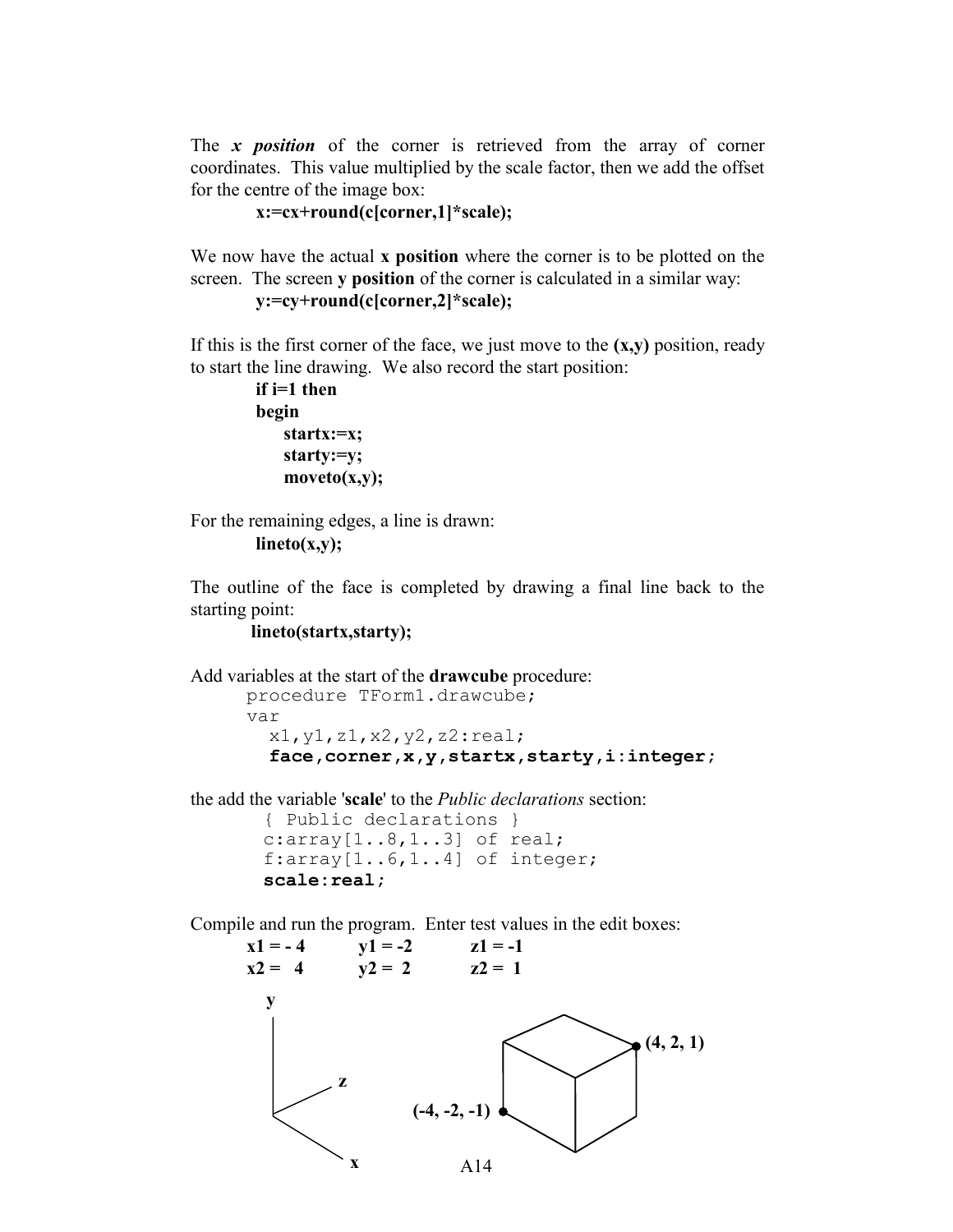

Click the '**draw**' button. A rectangle appears in the image box:

We are viewing the cube in the direction of the **z-axis** and only see **face 1**:



To view the other faces it will be necessary to apply a rotation to the cube. This is similar to the two dimensional rotation we carried out in the previous program. However, moving the cube into every possible position will require a combined rotation around two axes - we can call the two rotation angles  $\Box$  {theta} and  $\angle$  {phi}.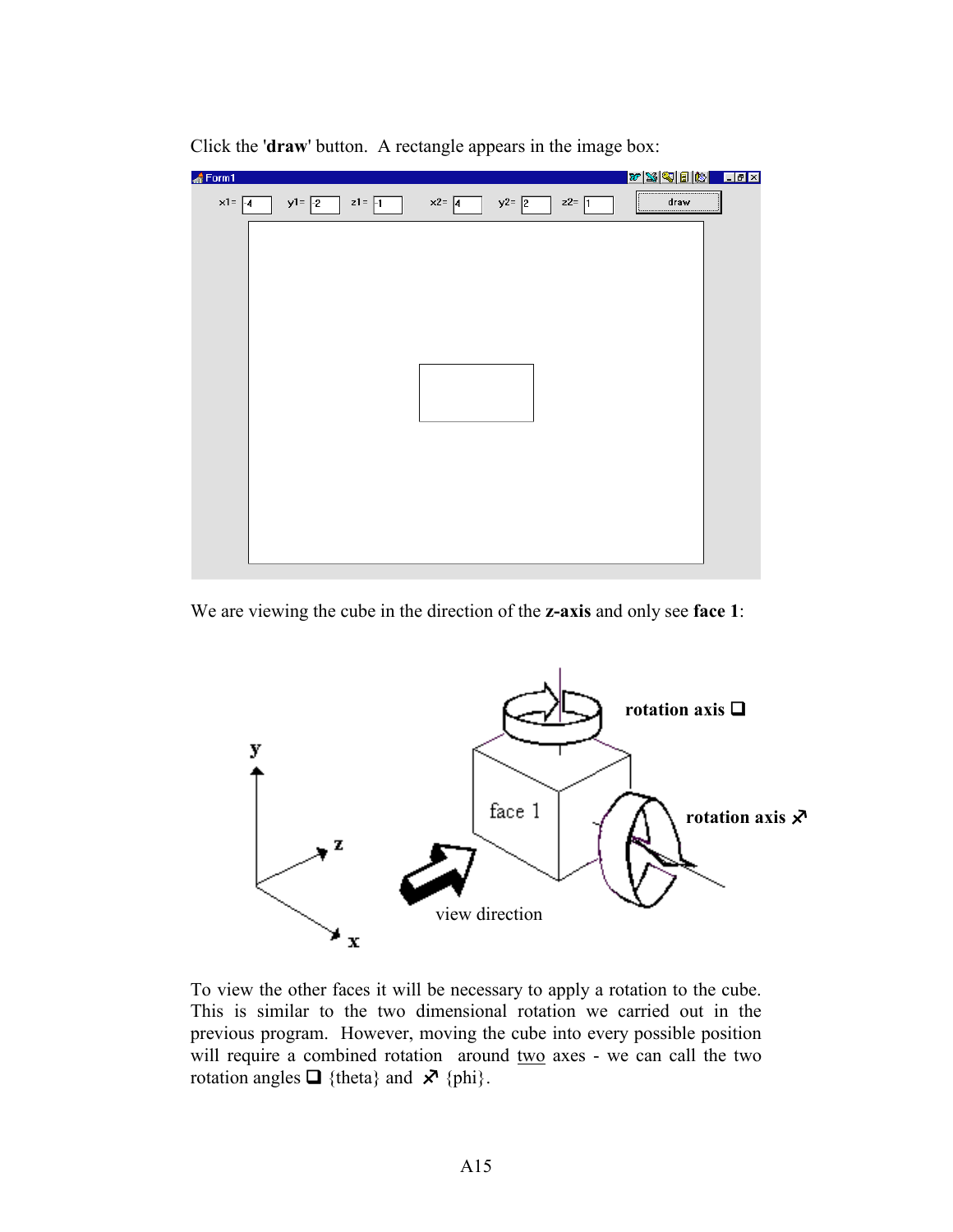Before stopping the program, try various combinations of x, y, and z coordinates for the two opposite corners of the cube. Notice that because of the view direction, only the x- and y-coordinates affect the shape which is drawn.

We now need to carefully work out the formulae to rotate the cube. Consider first the rotation  $\Box$ . This takes place in the **x**,**z** plane:



Supposing that some point with the coordinates **(x, z)** is rotated by an **angle**   $\Box$  so that it ends up in position  $(X, Z)$ . The new coordinates of the point are given by the formulae:

 $X = x \cdot \cos \theta - z \cdot \sin \theta$ 

 $Z = x \cdot \sin \theta + z \cdot \cos \theta$ 

These are the same formulae as for the two-dimensional rotation program we have just used z instead of y. The two equations can also be written in matrix form:

$$
\begin{bmatrix} X \\ Z \end{bmatrix} = \begin{bmatrix} \cos \theta & -\sin \theta \\ \sin \theta & \cos \theta \end{bmatrix} \begin{bmatrix} x \\ z \end{bmatrix}
$$

However, because we are working in three-dimensions, we mustn't ignore the y coordinate. This will be unaffected if the point rotates in the **x,z plane**, so the new coordinate *Y* will be the same as the old coordinate *y*. The full set of equations is therefore:

$$
X = x.\cos\theta - z.\sin\theta
$$

$$
Y = y
$$

$$
Z = x.\sin\theta + z.\cos\theta
$$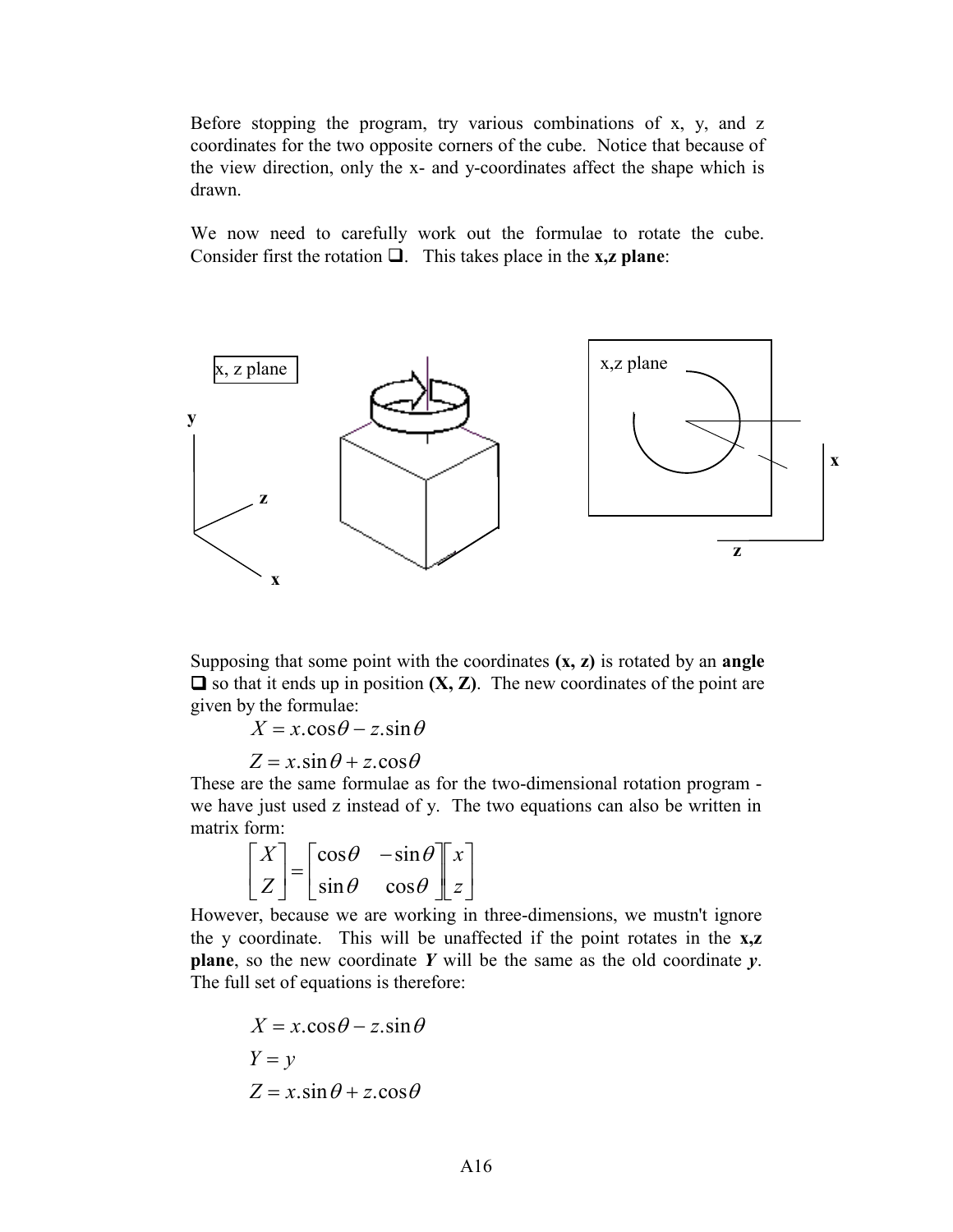These three equations can also be written in matrix form:

$$
\begin{bmatrix} X \\ Y \\ Z \end{bmatrix} = \begin{bmatrix} \cos \theta & 0 & -\sin \theta \\ 0 & 1 & 0 \\ \sin \theta & 0 & \cos \theta \end{bmatrix} \begin{bmatrix} x \\ y \\ z \end{bmatrix}
$$

Note: You can check that the equations and the matrices are equivalent by applying the rule for multiplication:

$$
\begin{bmatrix} A & B & C \ D & E & F \ G & H & I \end{bmatrix} \begin{bmatrix} x \\ y \\ z \end{bmatrix} = x \cdot D + y \cdot E + z \cdot F
$$
  

$$
x \cdot G + y \cdot H + z \cdot I
$$

Substitute:

| $A = \cos \Box$ $B = 0$ |                         | $C = -\sin \Box$ $D = 0$ $E = 1$ |                |  |
|-------------------------|-------------------------|----------------------------------|----------------|--|
| $F=0$                   | $G = \sin \Box$ $H = 0$ |                                  | $I = cos \Box$ |  |

The other rotation  $\phi$  takes place in the **y**, **z** plane:



For rotations in the **y, z plane**, the x coordinate will be unaffected. The set set of equations for a rotation are therefore:

$$
X = x
$$
  
 
$$
Y = y \cdot \cos \phi - z \cdot \sin \phi
$$
  
 
$$
Z = y \cdot \sin \phi + z \cdot \cos \phi
$$

These three equations can be written in matrix form:

$$
\begin{bmatrix} X \\ Y \\ Z \end{bmatrix} = \begin{bmatrix} 1 & 0 & 0 \\ 0 & \cos \phi & -\sin \phi \\ 0 & \sin \phi & \cos \phi \end{bmatrix} \begin{bmatrix} x \\ y \\ z \end{bmatrix}
$$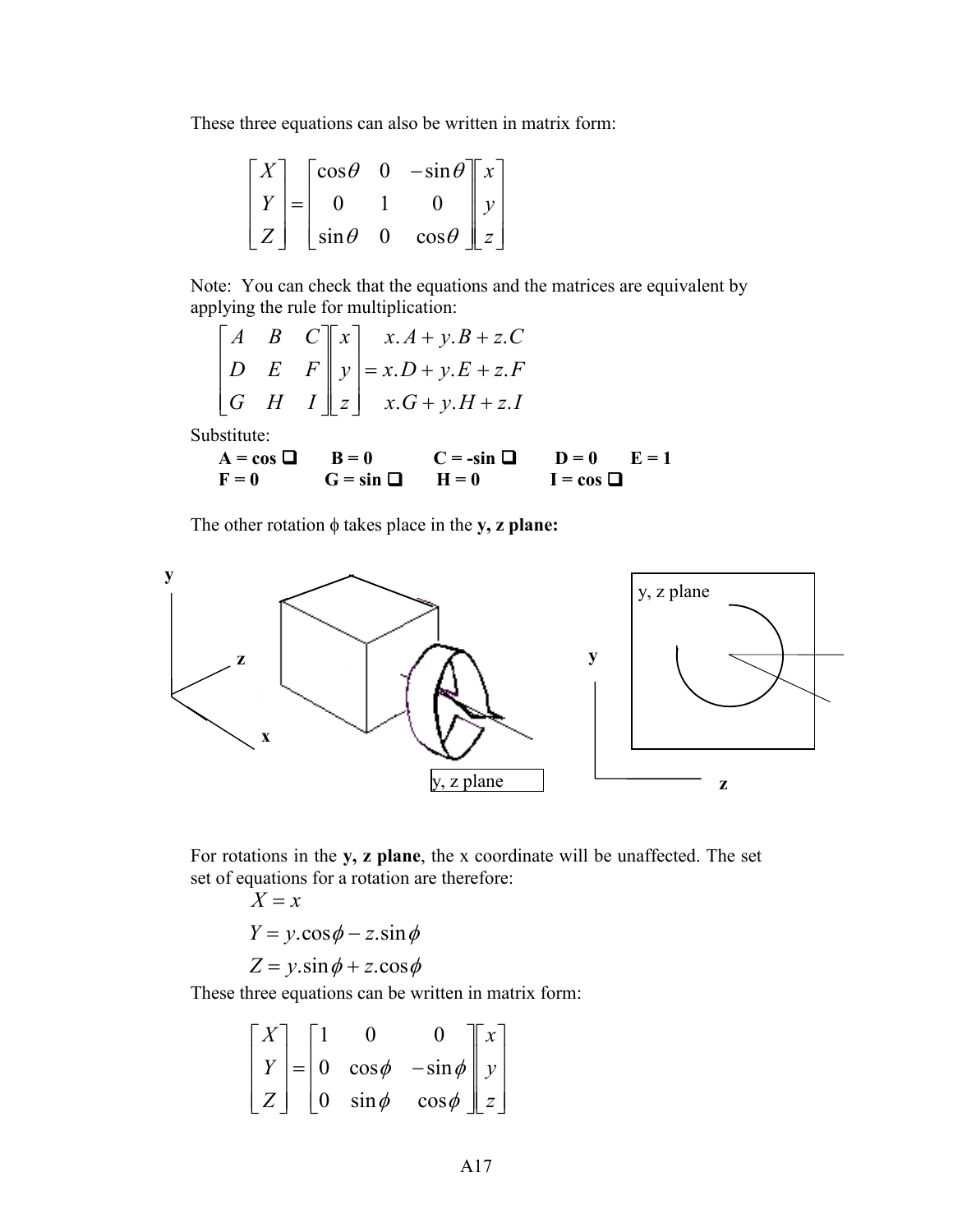We now arrive at the general case where the cube is rotated by both an **angle**   $\Box$  and an **angle**  $\phi$  - together these allow us to turn the cube into any position we wish.

We can derive the three-dimensional rotation matrix by multiplying together the matrices for rotation in the **x, z** and **y, z** planes:

|  | $\begin{bmatrix} \cos \theta & 0 & -\sin \theta \end{bmatrix}$ 1                                                                                                 |             |  |  |
|--|------------------------------------------------------------------------------------------------------------------------------------------------------------------|-------------|--|--|
|  |                                                                                                                                                                  |             |  |  |
|  | $\begin{bmatrix} 0 & 1 & 0 \\ \sin \theta & 0 & \cos \theta \end{bmatrix} \begin{bmatrix} 0 & \cos \phi & -\sin \phi \\ 0 & \sin \phi & \cos \phi \end{bmatrix}$ |             |  |  |
|  | $\begin{bmatrix} \cos \theta & -\sin \theta . \sin \phi & -\sin \theta . \cos \phi \end{bmatrix}$                                                                |             |  |  |
|  | $\cos \phi$                                                                                                                                                      | $-\sin\phi$ |  |  |
|  | $\sin \theta$ $\cos \theta \cdot \sin \phi$ $\cos \theta \cdot \cos \phi$                                                                                        |             |  |  |

This leads to the equations:

 $X = x \cdot \cos \theta - y \cdot \sin \theta \cdot \sin \phi - z \cdot \sin \theta \cdot \cos \phi$  $Y = y \cdot \cos \phi - z \cdot \sin \phi$  $Z = x \cdot \sin \theta + y \cdot \cos \theta \cdot \sin \phi + z \cdot \cos \theta \cdot \cos \phi$ 

We can use these in the program to produce a fully rotating cube, but first we must have a way of changing the rotation angles  $\theta$  and  $\phi$ . Go to the *Form1* screen and add two *Spin Edit* components. Place *Labels* above them with the captions '**theta**' and '**phi**':

| Form1<br>۱÷                      |                        |                                     |                                                                                         |                                                  |
|----------------------------------|------------------------|-------------------------------------|-----------------------------------------------------------------------------------------|--------------------------------------------------|
| $\cdots$ x1=                     | $\pm$ y <sub>1</sub> = | $\vert$ z1= $\vert$<br>$\mathbf{x}$ | $\Big $ z2= $\Big $<br>$\left  \cdot \right $ y <sup>2=</sup><br>$\mathbb{N}\mathbb{N}$ | $\sim$ $\sim$<br>draw<br>$\sim$<br>$\sim$ $\sim$ |
|                                  |                        |                                     |                                                                                         |                                                  |
|                                  |                        |                                     |                                                                                         |                                                  |
| the:<br>$\overline{\phantom{0}}$ | $\cdots$               |                                     |                                                                                         |                                                  |
|                                  | <b>COLLEGE</b>         |                                     |                                                                                         |                                                  |
| nhi                              |                        |                                     |                                                                                         |                                                  |
| $\frac{1}{\sqrt{2}}$             |                        |                                     |                                                                                         |                                                  |
|                                  |                        |                                     |                                                                                         |                                                  |
|                                  |                        |                                     |                                                                                         |                                                  |
|                                  |                        |                                     |                                                                                         |                                                  |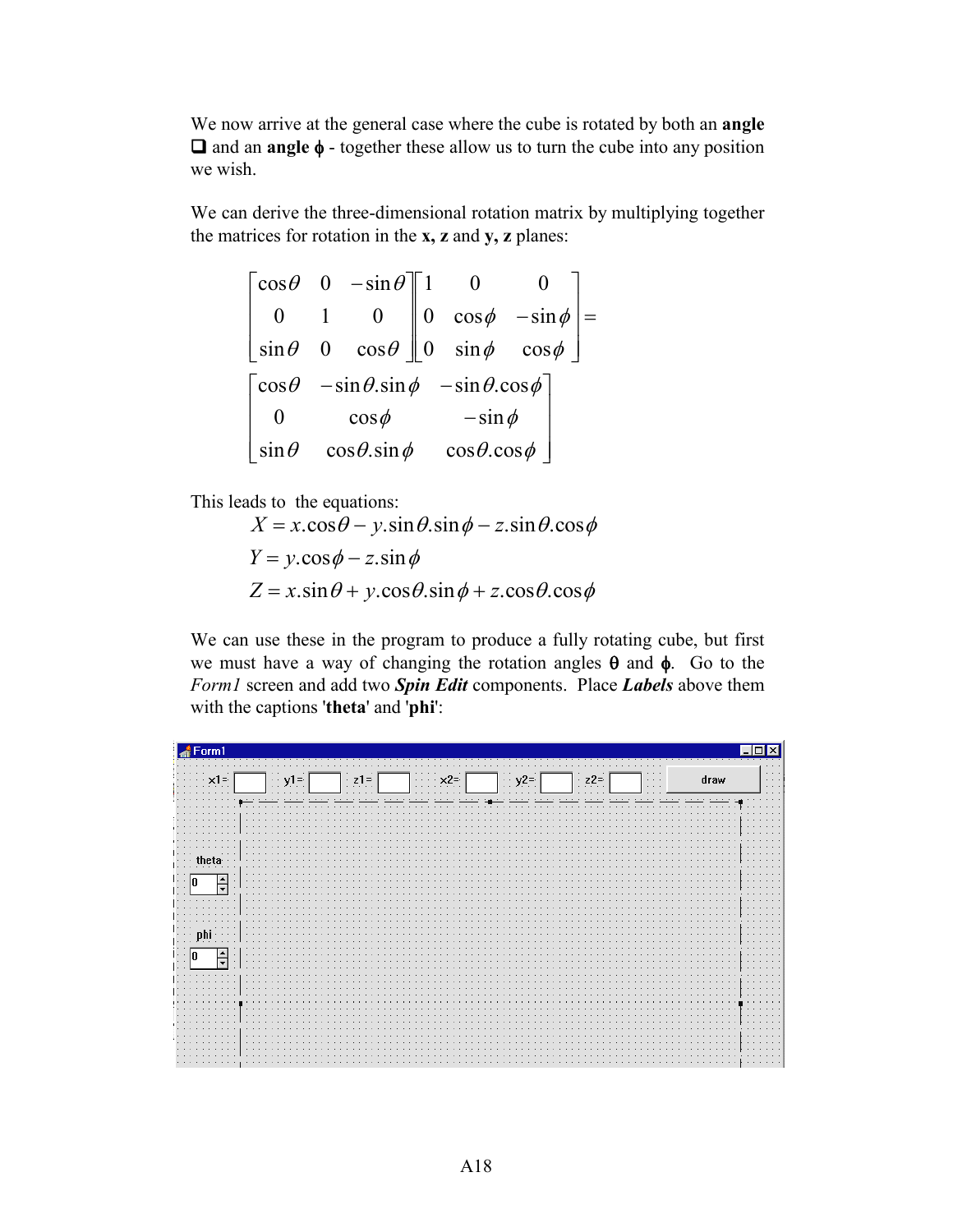Find the position in the **drawcube** procedure where the corner sequences for each face have just been entered. Inset lines at this point to calculated the new coordinates of each corner after rotation by the angles  $\theta$  and  $\phi$ . Also alter the lines which set values for **x** and **y** so that they use the calculated values in the *r* array:

```
 ..............
f[6,1]:=1; f[6,2]:=2; f[6,3]:=6; f[6,4]:=5; for corner:=1 to 8 do
 begin
   r[corner,1]:=c[corner,1]*cos(theta)
                -c[corner,2]*sin(theta)*sin(phi)
                -c[corner,3]*sin(theta)*cos(phi);
   r[corner,2]:=c[corner,2]*cos(phi)
                -c[corner,3]*sin(phi);
   r[corner,3]:=c[corner,1]*sin(theta)
                +c[corner,2]*cos(theta)*sin(phi)
                +c[corner,3]*cos(theta)*cos(phi);
 end;
 scale:=20;
 with image1.canvas do
 begin
   brush.color:=clWhite;
   rectangle(0,0,640,480);
   for face:=1 to 6 do
   begin
     for i:=1 to 4 do
     begin
       corner:=f[face,i];
       x:=cx+round(r[corner,1]*scale);
       y:=cy+round(r[corner,2]*scale); 
               ................
```
Add the variables *theta*, *phi*, and the *r* **array** to the Public declarations list:

```
public
    { Public declarations }
    c,r:array[1..8,1..3] of real;
    f:array[1..6,1..4] of integer;
    scale,theta,phi:real;
```
Go to the Form1 screen and double-click the '**theta**' *Spin Edit* to produce an event handler. Add the lines:

```
procedure TForm1.SpinEdit1Change(Sender: TObject);
begin
   theta:=spinedit1.value*pi/180;
   drawcube;
end;
```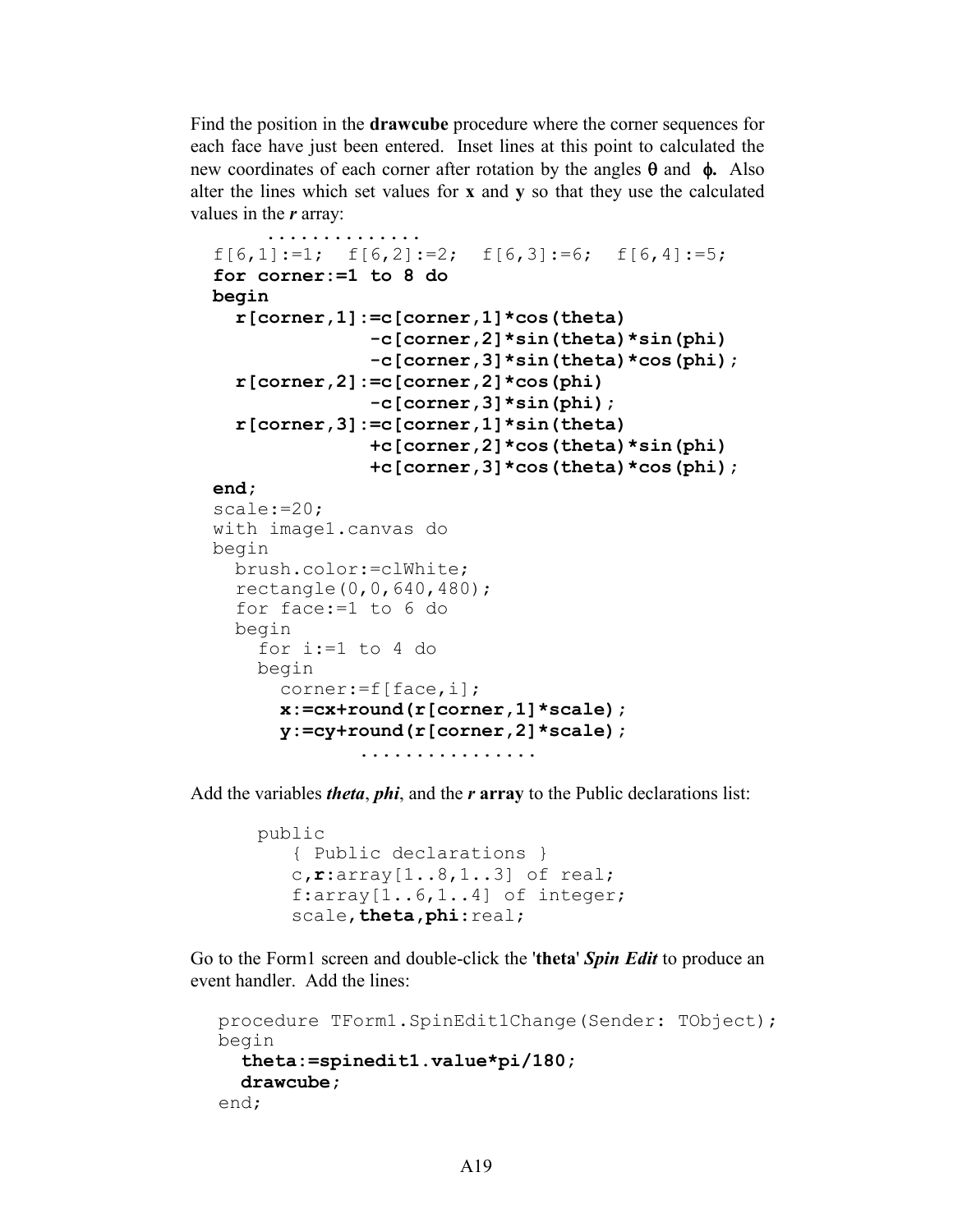This converts the value in the *Spin Edit* box from degrees to radians, then calls the procedure to redraw the cube in the new rotated position.

Produce a similar event handler for the '**phi**' *Spin Edit*:

```
procedure TForm1.SpinEdit2Change(Sender: TObject);
begin
  phi:=spinedit2.value*pi/180;
   drawcube;
end;
```
Compile and run the program. Enter the test coordinates:

 $x1 = -4$   $y1 = -2$   $z1 = -1$  $x2 = 4$   $y2 = 2$   $z2 = 1$ 

The initial side view of the cube appears as a rectangle. It should now be possible to change the angles in the SpinEdit boxes and watch the cube rotate three-dimensionally:



At present the cube is being drawn in '*wire frame*' view, as if it were transparent. In the next section we will explore the techniques for displaying it as a solid opaque object...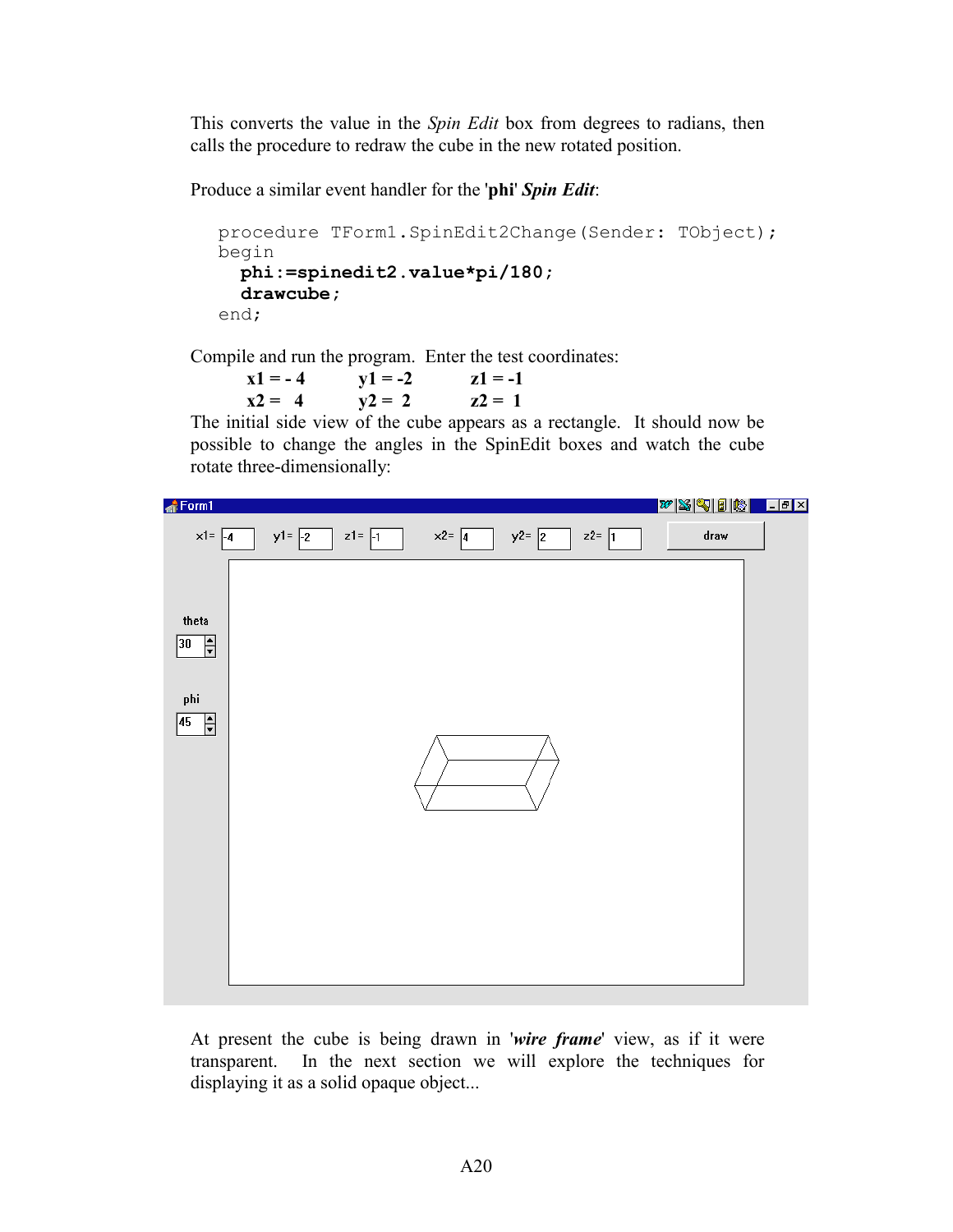## Solid modelling using a depth sort algorithm

To produce a more realistic rotating cube, we need to show the faces in solid colour. Go to the **drawcube** procedure and replace the section of program which drew outlines for the faces. The procedure becomes:

```
 .....
   scale:=20;
   with image1.canvas do
  begin
     brush.color:=clWhite; 
     rectangle(0,0,640,480);
     for face:=1 to 6 do
     begin
      for i:=1 to 4 do
       begin
         corner:=f[face,i];
         x[i]:=cx+round(r[corner,1]*scale);
         y[i]:=cy+round(r[corner,2]*scale);
       end;
       case face of
          1:brush.color:=clRed;
          2:brush.color:=clYellow;
          3:brush.color:=clLime;
          4:brush.color:=clTeal;
          5:brush.color:=clBlue;
          6:brush.color:=clWhite;
       end;
       Polygon
       ([Point(x[1],y[1]),Point(x[2],y[2]),
             Point(x[3],y[3]),Point(x[4],y[4])]);
     end;
   end;
end;
```
Instead of calculating the x- and y-coordinates of each corner while a face is being drawn, it is more convenient to calculate the coordinates beforehand and store them in arrays:

```
for i:=1 to 4 do
 begin
   corner:=f[face,i];
   x[i]:=cx+round(r[corner,1]*scale);
   y[i]:=cy+round(r[corner,2]*scale);
 end;
```
A **case** structure sets the colour for each of the six faces of the cube: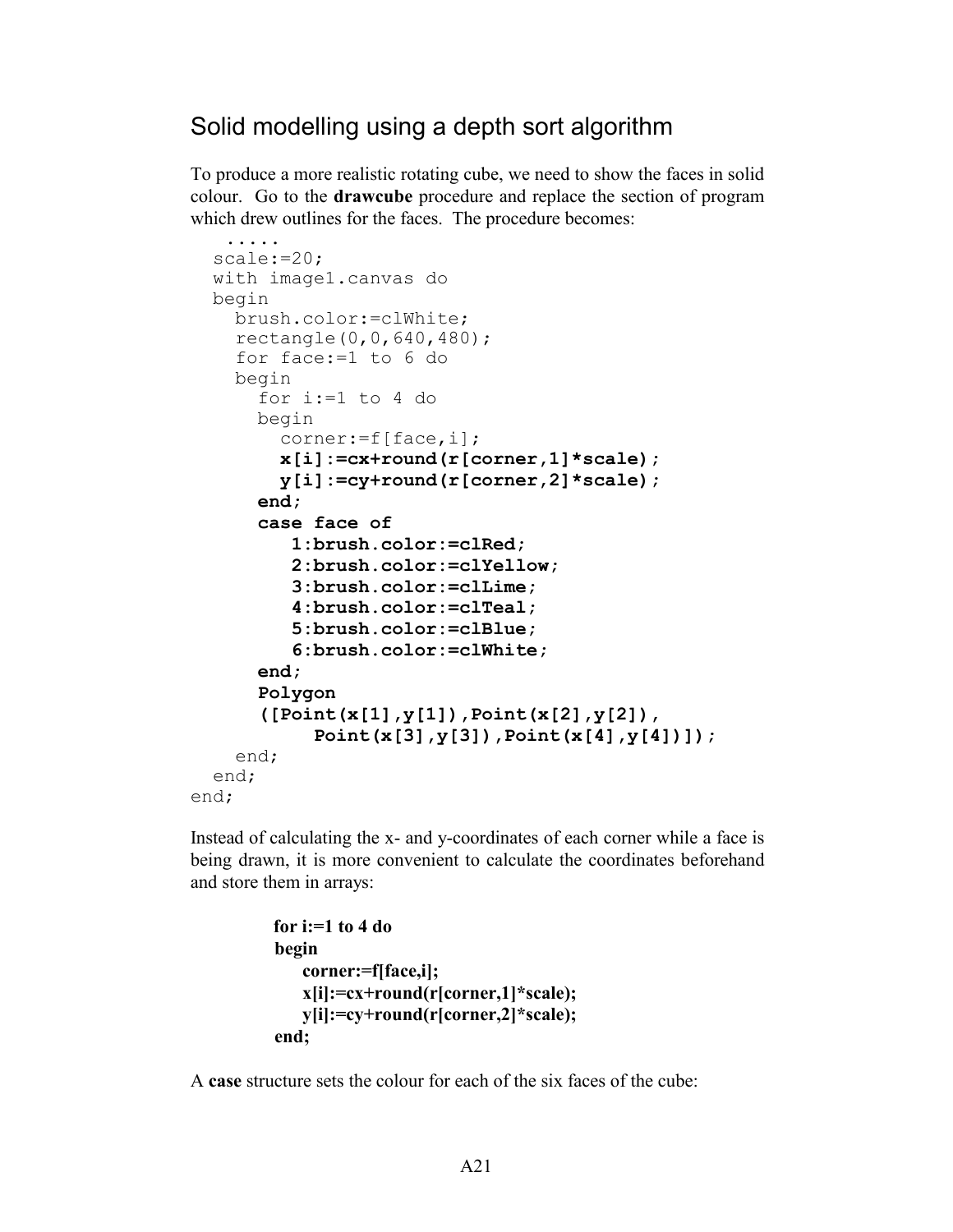```
 case face of
     1:brush.color:=clRed;
               . . . . . 
     6:brush.color:=clWhite;
 end;
```
We then use the *Polygon* command to draw the face. The structure of this command is:

 **Polygon**( $\left[$  first corner, second corner, third corner, fourth corner  $\left[ \right]$ );

The position of each corner is specified in the form: **Point (** x-coordinate, y-coordinate **)**

Before testing the program, go to the top of the drawcube procedure and change the x and y variables to arrays:

```
procedure TForm1.drawcube;
var
   x1,y1,z1,x2,y2,z2:real;
  face, corner, startx, starty, i: integer;
   x,y:array[1..4] of integer;
```
Compile and run the program. Enter the test coordinates:

| $x1 = -4$ | $y1 = -2$ | $z1 = -1$ |
|-----------|-----------|-----------|
| $x2 = 4$  | $y2 = 2$  | $z^2 = 1$ |

then press the **'draw'** button. Adjust the angles  $\Box$  and  $\mathbf{\times}$  and watch what happens as the cube rotates:

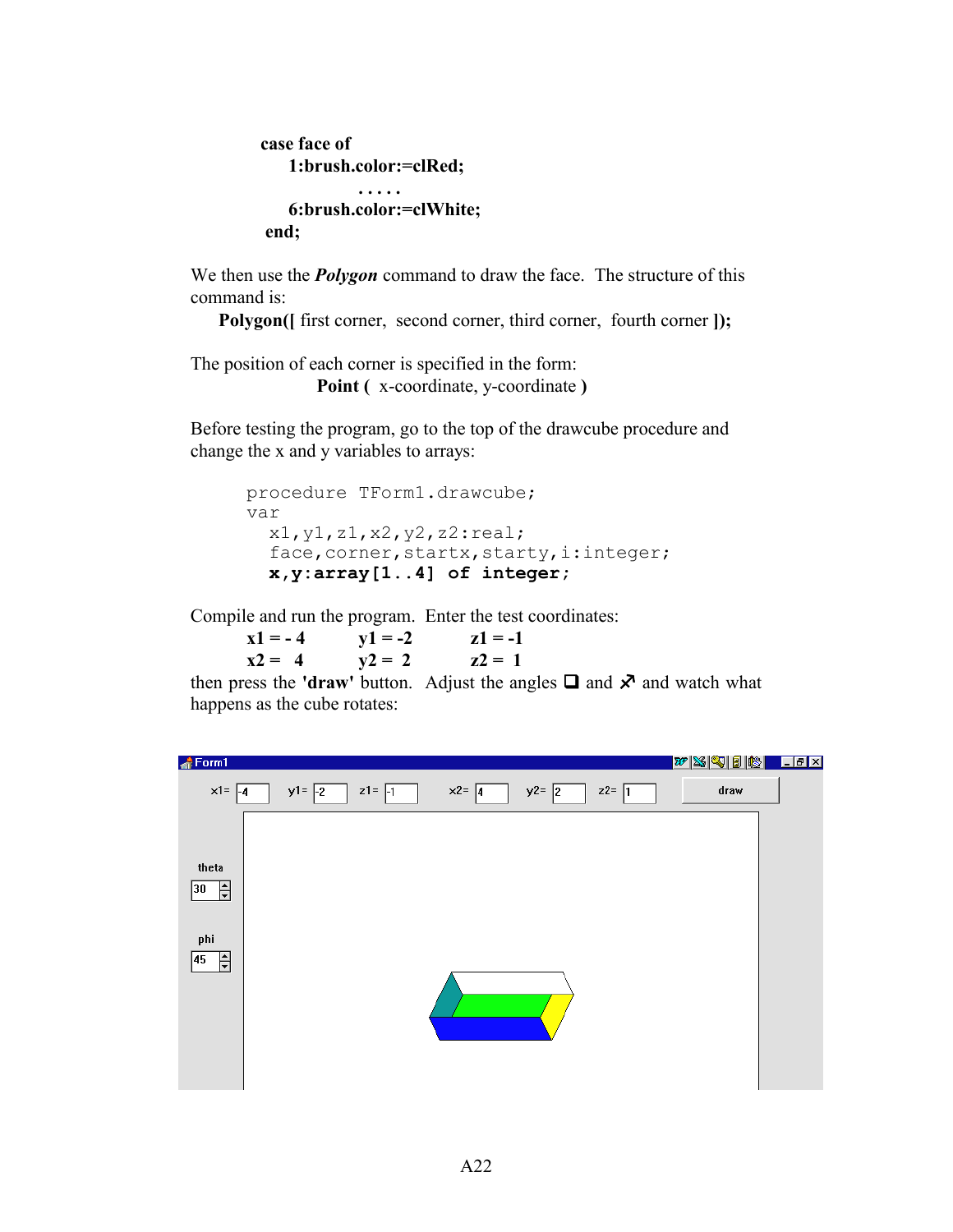The faces are being plotted with the correct shape and colour, but they are not overlapping each other in the correct sequence - some faces which should be hidden at the back of the cube are being drawn on top. Return to the Delphi editing screen to tackle this problem.

We need to carry out a '**depth sort**' of the faces. The faces furthest from the viewer need to be drawn first, then the nearer faces plotted on top to build up the correct picture of the cube:



The order in which faces should be plotted depends on the z-coordinates. In this example, **face B** should be plotted first as it is furthest from the viewer and contains the **maximum z-coordinate** of any corner of the cube. **Faces C and A** have **lower z-coordinate values** for the corners, so will be plotted on top. Face B will actually be hidden from view in the finished picture of the cube.

A strategy for drawing the cube, known as a '*depth sort algorithm*' can be written:

- 1. LOOP for face  $= 1$  to 6
- 2. find the maximum z-coordinate of any of the corners of the face
- 3. record the number of the face and the maximum z-coordinate
- 4. END LOOP
- 5. carry out a bubble sort on the parallel arrays containing the face numbers and their maximum z values
- 6. plot the faces in order, starting with the face which contains the maximum z-coordinate value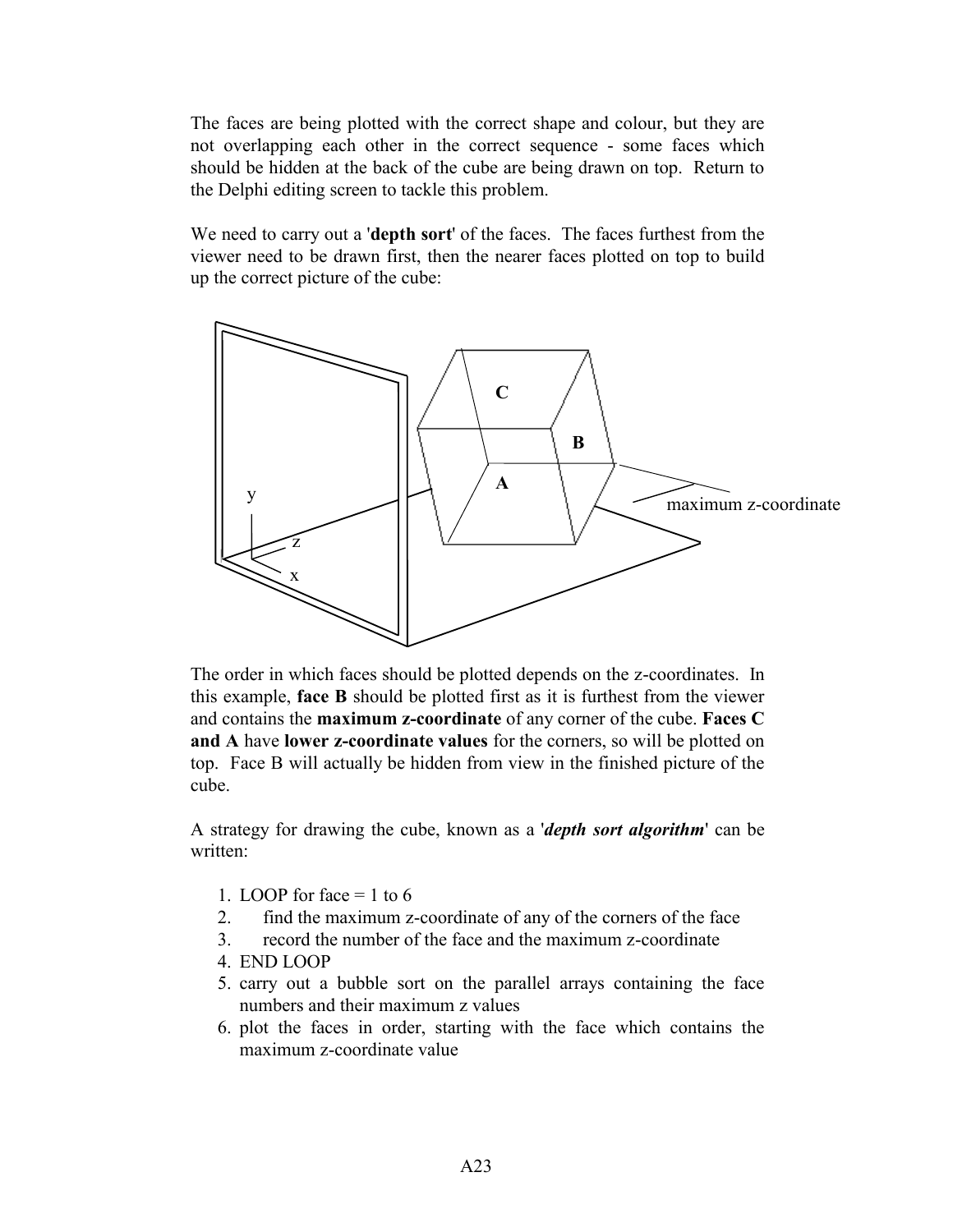Go to the **drawcube** procedure and add the program lines to carry out the depth sort:

> ADD **THIS**

```
 ....... 
 scale:=20;
 with image1.canvas do
 begin
   brush.color:=clWhite;
   rectangle(0,0,640,480);
   for face:=1 to 6 do
   begin
     sequence[face]:=face;
     corner:=f[face,1];
     max[face]:=r[corner,3];
     for i:=2 to 4 do
     begin
       corner:=f[face,i];
       if r[corner,3] > max[face] then
          max[face]:=r[corner,3];
     end;
   end;
   for i:=1 to 5 do
     for j:=i+1 to 6 do
     begin
       if max[j]>max[i] then
       begin
         tempmax:=max[i];
         tempsequence:=sequence[i];
         max[i]:=max[j];
         sequence[i]:=sequence[j];
         max[j]:=tempmax;
         sequence[j]:=tempsequence;
       end;
     end;
   for j:=1 to 6 do
   begin
     face:=sequence[j];
     for i:=1 to 4 do
     begin
       corner:=f[face,i];
      x[i]:=cx+round(r[corner,1]*scale);y[i]:=cy+round(r[corner,2]*scale); ........
```
The algorithm begins with a loop to check each face in turn: **for face:=1 to 6 do. . . .** The number of the face is recorded in an array called **'sequence': sequence[face]:=face;**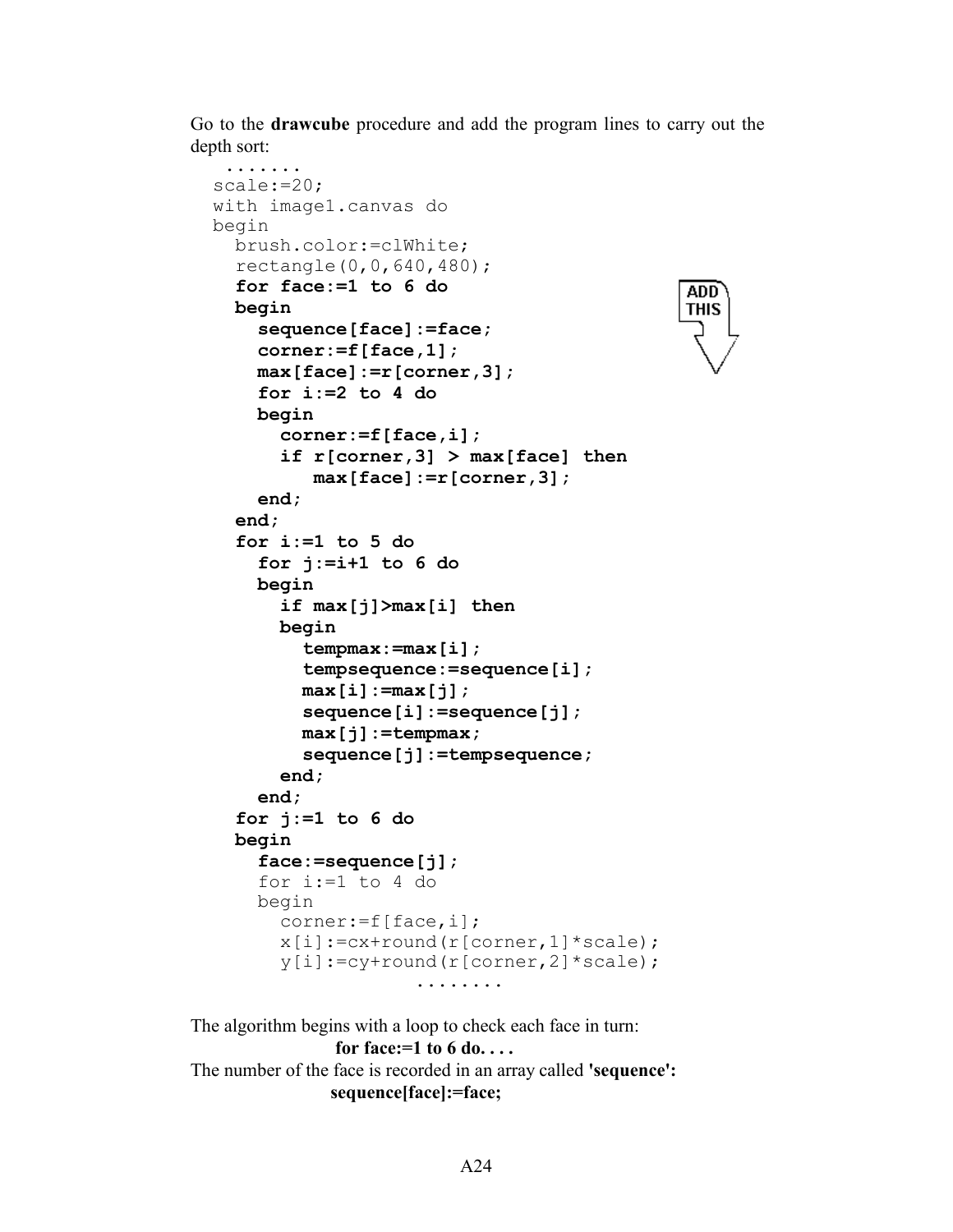We then find the maximum z-coordinate for any of the four corners of the face:

```
 corner:=f[face,1];
  max[face]:=r[corner,3];
  for i:=2 to 4 do
  begin
    corner:=f[face,i];
    if r[corner,3] > max[face] then
       max[face]:=r[corner,3];
  end;
 end;
```
This uses the technique you learned in **Chapter 8.** We begin by assuming that corner 1 has the maximum z-value and store this in the '**max**' array. The other corners are then checked in turn, and '**max**' is updated each time a larger value is found.

We now have two parallel arrays containing the maximum z-values for each of the faces, e.g.:

| sequence | max  |
|----------|------|
|          | 2.75 |
|          | 3.82 |
|          | 1.49 |

 **etc...**

It is now just necessary to sort the arrays so that the faces are arranged in descending order of z-value, i.e.:

| sequence | max  |
|----------|------|
|          | 3.82 |
|          | 2.75 |
|          | 10   |

 **etc...**

This is done by a bubble sort:

```
for i:=1 to 5 do
    for j:=i+1 to 6 do
    begin
        if max[j]>max[i] then
        begin
             tempmax:=max[i];
            tempsequence:=sequence[i];
            max[i]:=max[j];
            sequence[i]:=sequence[j];
             max[j]:=tempmax;
              sequence[j]:=tempsequence;
```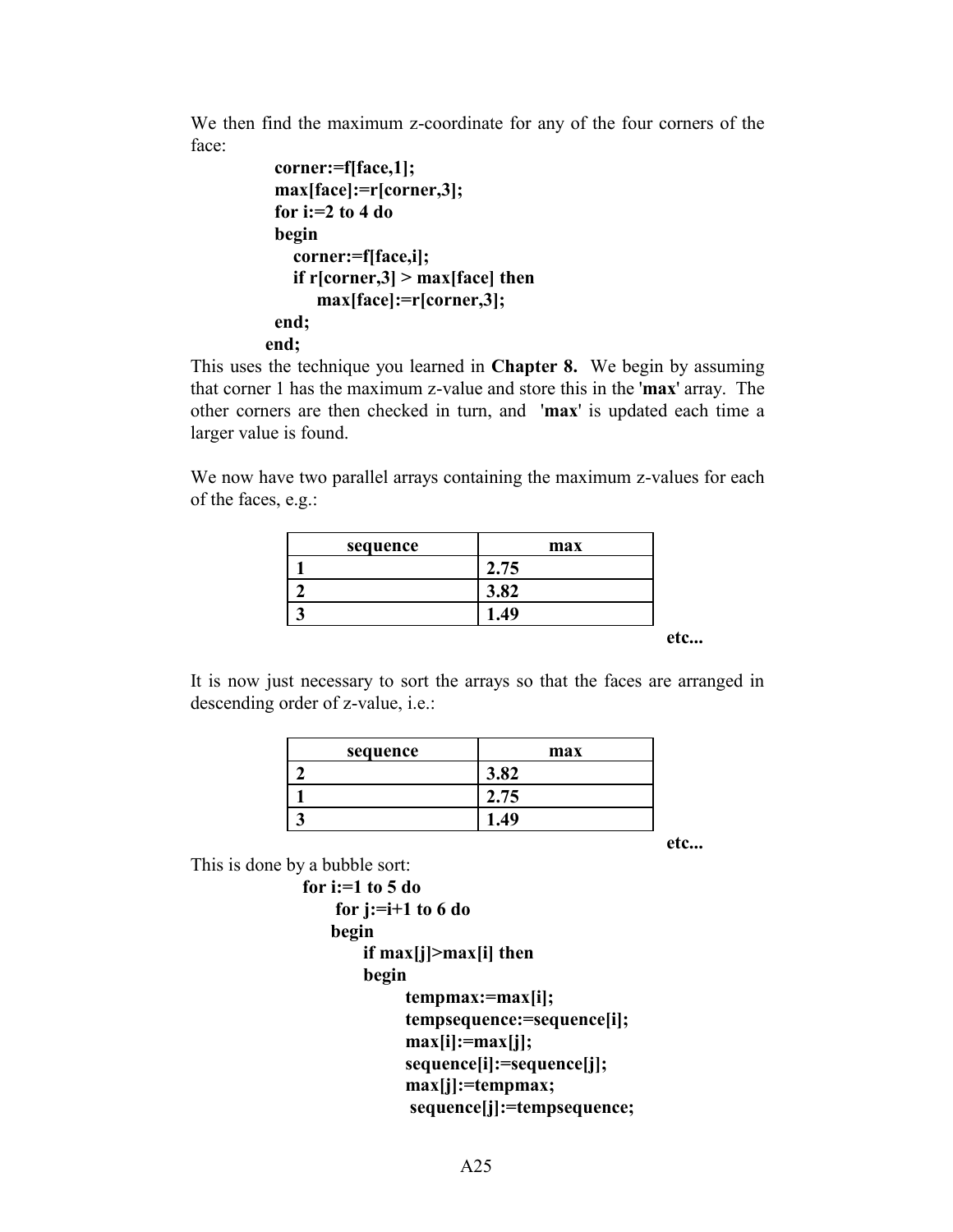The loop to draw the faces can then begin. The number of the face to be plotted is obtained from the **sequence** array at the start of each pass through the loop:

```
 for j:=1 to 6 do
 begin
    face:=sequence[j];
    {continue with drawing the face}
```
Go to the top of the drawcube procedure and add the variables **tempmax, j, tempsequence**, and the **max** and **sequence** arrays:

```
procedure TForm1.drawcube;
var
   x1,y1,z1,x2,y2,z2,tempmax:real;
  face, corner, startx, starty,
                     i,j,tempsequence:integer;
   x,y:array[1..4] of integer;
   max:array[1..6] of real;
   sequence:array[1..6] of integer;
```
Compile and run the program. Enter the test coordinates, the try altering the  $\theta$  and  $\phi$  angles. The cube should be correctly displayed now:



Return to the Delphi editing screen and bring the *Form1* window to the front. To finish the program, it would be nice to have the cube rotating by itself on screen. We will do this now.

Change the caption on the 'draw' button so that it reads '**rotate**'. Add another *Button* with the caption 'pause', and place a *Timer* component on the grid:

| .                                               |               |   |  |  |  |   |  |  |  |  |          |   |  |  |   |                                     |  |  |   |  |  |                      |  |  |                      |  |   |  |
|-------------------------------------------------|---------------|---|--|--|--|---|--|--|--|--|----------|---|--|--|---|-------------------------------------|--|--|---|--|--|----------------------|--|--|----------------------|--|---|--|
| .<br>.<br>.                                     |               | . |  |  |  | . |  |  |  |  | $\cdots$ | . |  |  |   | $\cdots$<br>$\cdot$ $\cdot$ $\cdot$ |  |  | . |  |  | $\cdots$<br>$\cdots$ |  |  | $\cdots$<br>$\cdots$ |  |   |  |
| .                                               |               | . |  |  |  |   |  |  |  |  |          |   |  |  |   |                                     |  |  |   |  |  |                      |  |  |                      |  |   |  |
| .<br>.<br>$\cdot$ $\cdot$<br>$\sim$ $\sim$<br>. | $\cdots$<br>. | . |  |  |  |   |  |  |  |  |          |   |  |  |   |                                     |  |  |   |  |  |                      |  |  |                      |  |   |  |
|                                                 |               |   |  |  |  |   |  |  |  |  |          |   |  |  |   |                                     |  |  |   |  |  |                      |  |  |                      |  | . |  |
| $\cdots$                                        |               |   |  |  |  |   |  |  |  |  |          |   |  |  |   |                                     |  |  |   |  |  |                      |  |  |                      |  |   |  |
|                                                 | .<br>.        |   |  |  |  |   |  |  |  |  |          |   |  |  | . |                                     |  |  |   |  |  |                      |  |  |                      |  |   |  |
| .                                               |               |   |  |  |  |   |  |  |  |  |          |   |  |  |   |                                     |  |  |   |  |  |                      |  |  | .                    |  |   |  |